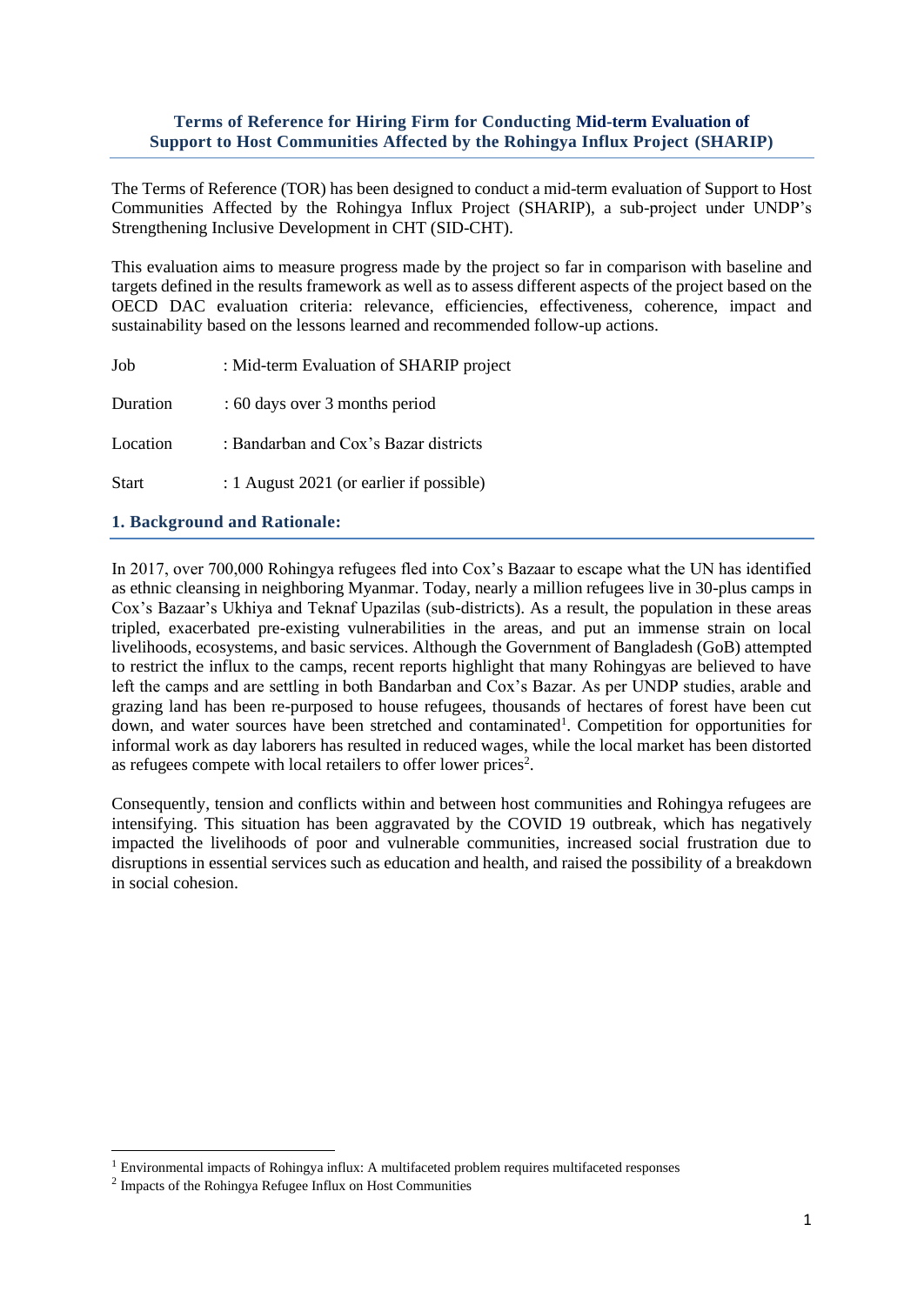## **Objective: To strengthen the socio-economic conditions of the poor households of the host communities affected by the recent Rohingya influx in ten Upazilas of Bandarban and Cox's Bazar districts.**

This objective will be achieved through the following three outcomes and intervention areas:

### *Outcome 1: Agricultural production increased and diversified in targeted communities* through:

- Establishment of 1,800 Integrated Farm Management Farmer Field Schools (IFM-FFS) (813 IFM-FFS in Cox's Bazar and 987 IFM-FFS in Bandarban) with the participation of 54,000 poor and marginalized farmers, of which at least 50% are women.
- Building the capacity of 563 Farmer Facilitators who will act as model farmers and facilitate learning in the IFM-FFS.
- Facilitating group learning for IFM-FFS farmers on new farming components and improved techniques focusing on homestead production.
- Enhancing access of IFM-FFS farmers to agricultural services through the engagement of Government Line Departments (DAE, DLS, DoF) and local Government Institutions as resource persons and monitors, and through training of Community Livestock Workers.
- Enhancing access of IFM-FFS farmers to marketing through the establishment of 56 collection points.

### *Outcome 2: Agroforestry production increased sustainably* through:

- Developing and implementing 1,800 IFM-FFS community Agroforestry Development Plans and 54,000 individual household Agroforestry Development Plans.
- Enhancing access to quality input, amongst other training nursery growers, establishing 65 community nurseries, and distributing 133,200 samplings.

#### *Outcome 3: Social cohesion increased* through:

- Forming and providing support to 10 Local Volunteer Mediators Forums (LVMFs) who offer mediation services in the project areas.
- Courtyard sessions for IFM-FFS farmers on leadership, conflict management, gender equality, etc.
- Events raising the awareness and boosting the confidence of youths, including 1-month long martial art training, youth camps, debating competitions, etc.

Sensitizing events on social cohesion topics for the population in the project areas, including religious dialogues, street drama, and international world day celebrations.

Different types of stakeholders are engaged in the implementation of the SHARIP project, who all need to be taken into consideration when assessing the progress and results of the project:

- Poor, marginalized farmers
- Farmer Facilitators
- Youth representatives
- Local volunteer mediators
- Government Line Departments (DAE, DLS, DoF)
- Local government institutions (Upazila and Union Parishads)

## **2. Geographical Coverage:**

The geographical coverage of the evaluation is 39 Unions in 6 Upazilas in Bandarban and Cox's Bazar districts.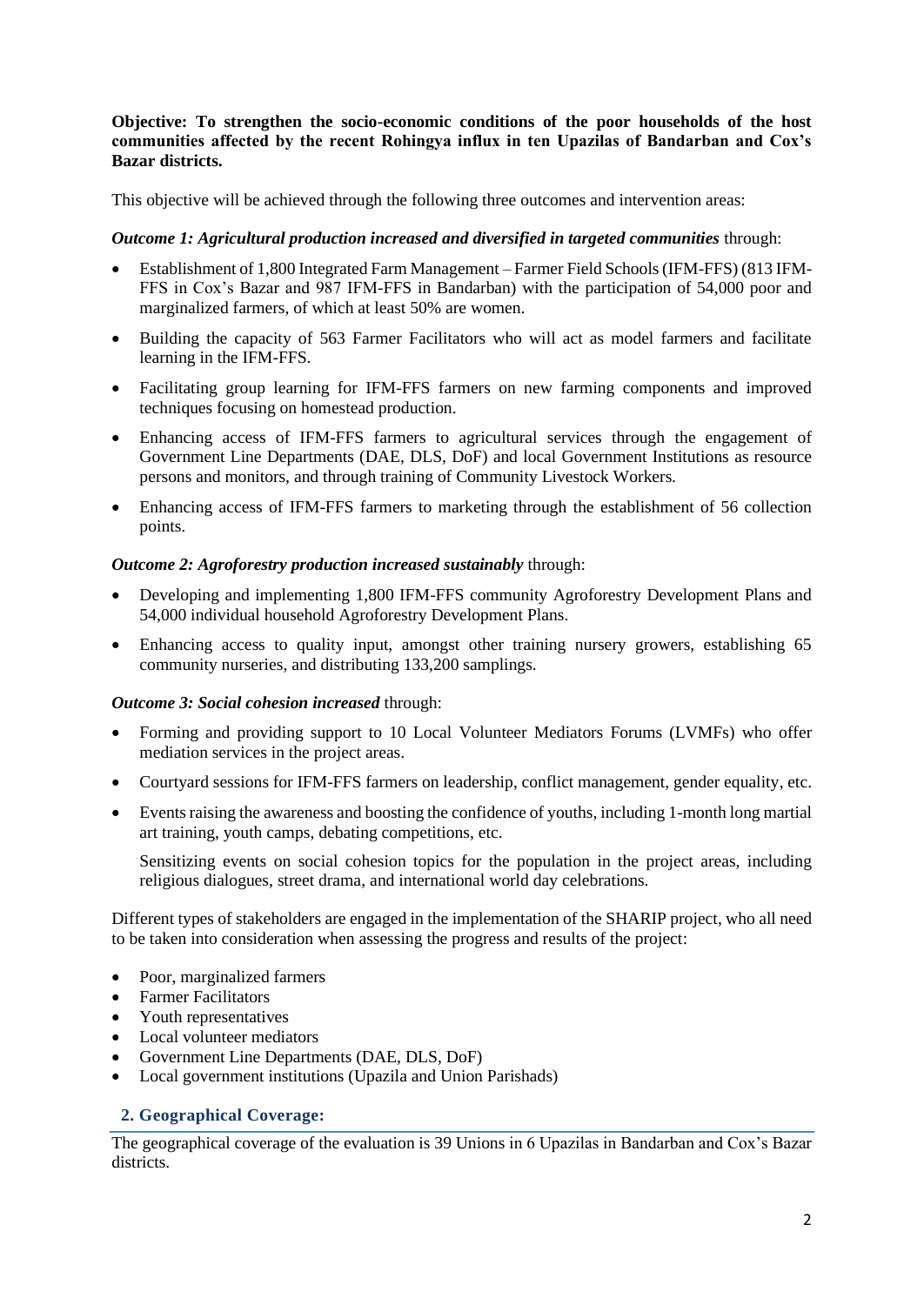|                 |                    |                |                                                                                                                                                            | Farmer |             |              |                         |  |  |
|-----------------|--------------------|----------------|------------------------------------------------------------------------------------------------------------------------------------------------------------|--------|-------------|--------------|-------------------------|--|--|
| <b>District</b> | <b>Upazila</b>     | <b>Union</b>   | <b>Union names</b>                                                                                                                                         | Female | <b>Male</b> | <b>Total</b> | Female<br>$\frac{0}{0}$ |  |  |
|                 | Alikadam           | $\overline{4}$ | Alikadam sadar, Chaykhong,<br>Korok pata, Noya Para                                                                                                        | 2,547  | 2,327       | 4,874        | 52                      |  |  |
| Bandarban       | Lama               | 8              | Aziznagar, Faitong,<br>Fashiyakhali, Gojalia, Lama<br>Pouroshova, Lama Sadar,<br>Rupashipara, Sarai                                                        | 4,071  | 1,393       | 5,464        | 75                      |  |  |
|                 | Naikhyongchari     | 5              | Baishari, Dochori,<br>Gumdhum, N.Sadar,<br>Sonaichari                                                                                                      | 3,742  | 1,497       | 5,239        | 71                      |  |  |
|                 | <b>Grand Total</b> | 17             |                                                                                                                                                            | 10,360 | 5,217       | 15,577       | 67%                     |  |  |
| Cox's Bazar     | Ramu               | 11             | Chakmarkul,<br>Dakkhinmithachhari,<br>Eidghar, Fotekharkul,<br>Garjoniya, Jouarianala,<br>Kacchapia, Kauwarkhop,<br>Khuniapalong, Rajarkul,<br>Rashidnagar | 3,542  | 223         | 3,765        | 94                      |  |  |
|                 | Teknaf             | 6              | Baharchara, Hnila,<br>Saintmartin, Subrang, Teknaf<br>Sadar, Whykong                                                                                       | 3,115  | 540         | 3,655        | 85                      |  |  |
|                 | Ukhiya             | 5              | Holdiapalong, Jaliapalong,<br>Palongkhali, Rajapalong,<br>Ratnapalong,                                                                                     | 3,557  | 149         | 3,706        | 96                      |  |  |
|                 | <b>Grand Total</b> | 22             |                                                                                                                                                            | 10,214 | 912         | 11,126       | 92%                     |  |  |
| <b>Total</b>    | 6                  | 39             |                                                                                                                                                            | 20,574 | 6,129       | 26,703       | 77%                     |  |  |

## **3. Evaluation Objectives and Scope:**

#### *Purpose:*

The purpose of the mid-term evaluation is to assess the process and progress of the SID-CHT project so far compared to its baseline and targets defined in the results framework. The mid-term evaluation will also evaluate and document the project activities' relevance, efficiencies, effectiveness, impact, coherence, and sustainability to understand and undertake necessary adjustments of the project for the remaining period so that the project can achieve its planned goal and objectives as committed. The evaluation will also generate knowledge for wider use, assess the scope for scaling up the current programme, and serve as a quality assurance tool for both upward and downward accountability.

## *Specific Objectives:*

The specific objectives of the study are:

- To assess the performance of SHARIP since its commencement in 2018 to date against the outcome and outputs indicators as set out in the Results Framework;
- To assess how far SHARIP has come in achieving the development engagement objective measured through the impact indicators identified in the Results Framework;
- To draw the positive and negative, and foreseen and unforeseen, changes and effects driven by project-supported interventions;
- To examine the assumptions embedded in the Theory of Change of SHARIP and assess the relevance, effectiveness, efficiency, coherence and sustainability of the project drawn from its design and implementation;
- To assess the extent to which the rights-based approach and gender-mainstreaming are applied; and
- To draw lessons learned and good practices for the GoB and UNDP replication and/or up-scaling and provide forward-looking recommendations for the next programming phase.

The evaluation employs OECD evaluation criteria (Relevance, Efficiency, Effectiveness, Impact, Sustainability, and Coherence).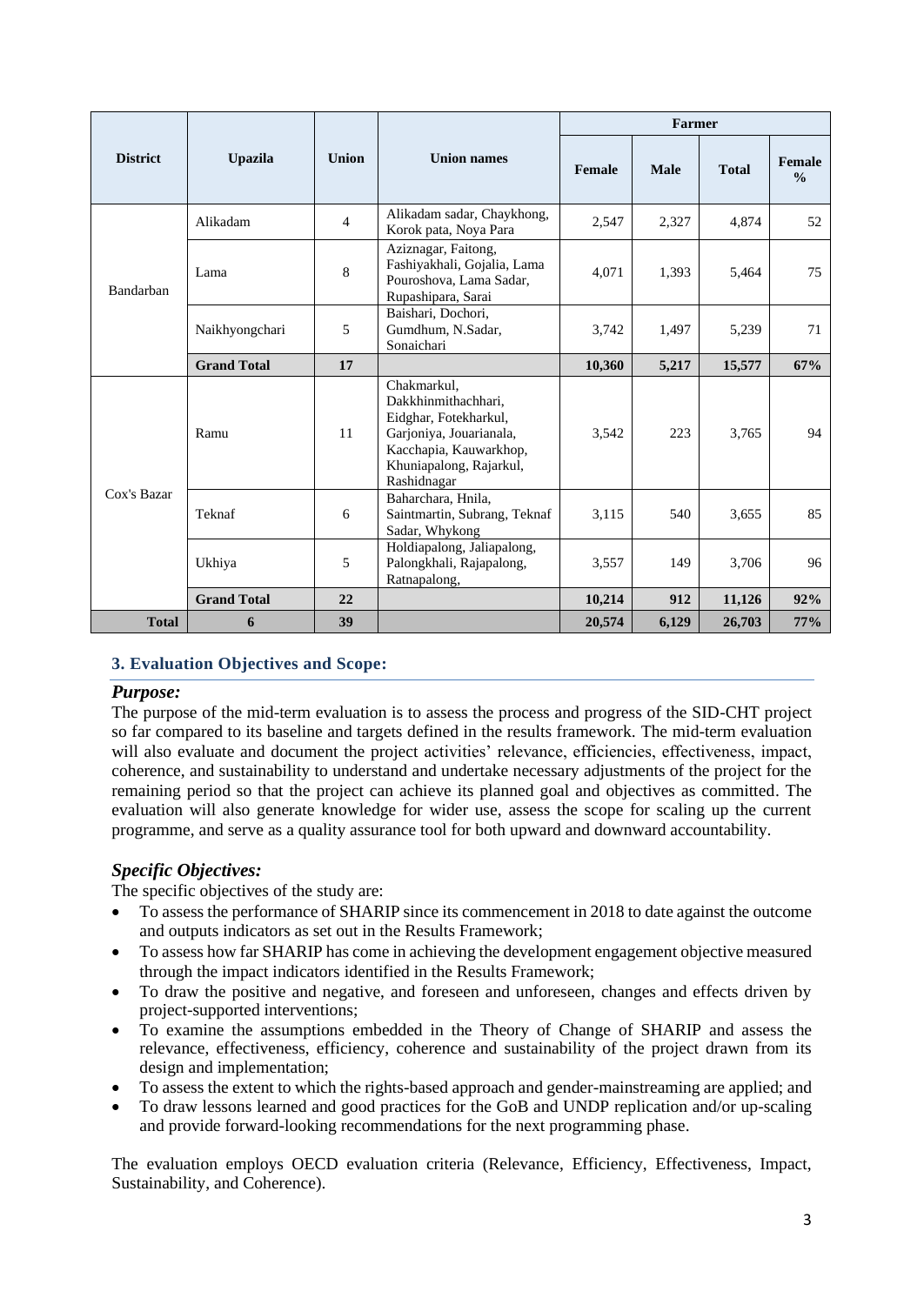The Mid-term evaluation aims at critically reviewing and identifying what has worked well in the project, what challenges have been faced, what lessons can be learned to improve implementation for the remaining period. The evaluation will also generate knowledge for wider uses, assess the scope for scaling up the current programme, and serve as a quality assurance tool for both upward and downward accountability.

The evaluation should provide credible, useful, evidence-based information that enables timely incorporation of its findings, recommendations and lessons into the decision-making processes of UNDP and key stakeholders.

### *Scope of Evaluation:*

This mid-term evaluation covers the project implementation of the project from July 2018 to June 2021. The mid-term project evaluation will be conducted from August 2021 to October 2021. The timing has been agreed with the project advisory board.

### *Utilization:*

The primary audience for this evaluation is Government officials from MoCHTA, National Programme Director, Programme Coordinator, Project Manager, Technical specialist, Donors, other relevant government, civil society representatives, and development partners as well as UNDP Country Office, Resilience & Inclusive Growth (RIG) cluster, and SID-CHT project.

UNDP will consider all useful findings, conclusions, and recommendations from the evaluation, prepare a systematic management response for each recommendation and implement follow-up actions as per UNDP Evaluation Resource Center guidance/policies.

## **4. Evaluation Approach and Questions:**

#### **4.1. Evaluation Questions**

As part of the evaluation, the firm needs to address evaluation questions. The following evaluation questions are key but not limited to:

#### **Relevance**

- To what extent is the design of SHARIP as well as implementation approach/ methodology relevant to the current Bangladesh contexts, including both national context and local conditions of the project intervention areas?
- How relevant is the project to UN/ UNDP strategies in Bangladesh (i.e. CPD, UNDAF), UNDP Strategic Plan, and SDGs?
- To what extent has the project design and implementation taken cross-cutting issues into account, such as gender equality, human rights-based approach (HRBA), and Leaving no one behind (LNOB)?
- To what extent has SHARIP's Theory of Change been helpful to achieve the results? Is there any gap between the project reality and a pathway to achieve the results, hypothesis, assumptions, and risks identified when developing the Theory of Change?

#### **Efficiency**

- How efficiently has the project spent available budget so far as per Prodoc and annual work plan?
- Is budget allocation well considered to achieve the results to date in terms of cost efficiency?
- To what extent is financial management efficient and effective?
- Are the project's institutional and implementation arrangements appropriate, effective and efficient for the successful achievement of the project's objectives? How effectively has the project been managed?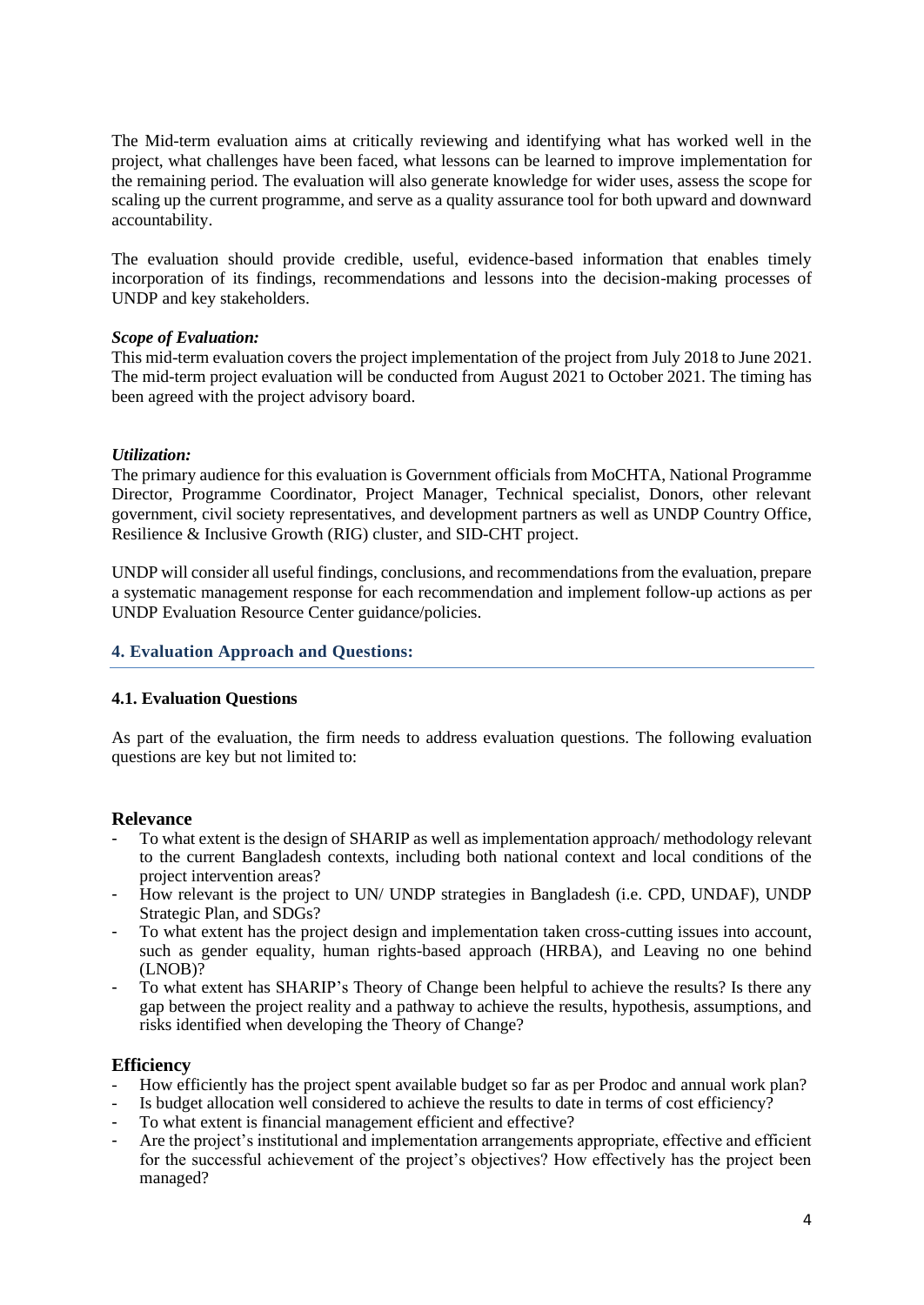To what extent has the M&E system supported effective project management and implementation?

## **Effectiveness**

- To what extent has the project been on track so far towards achieving its planned outcomes and outputs as per approved Results Framework? This includes critical analysis of the project's achievements of indicators and targets.
- What factors have contributed to the achievement or non-achievement of the outcomes and outputs?
- To what extent are the activities of SHARIP adopting a gender responsive approach and making gender equality an integral part of the project?
- What would be bottlenecks and changes if the project is not achieving the results as planned? (it should consider both external and internal factors)

### **Coherence**

- How do government policies and priorities in relation to enhancing the livelihood of small-scale farmers and development in host communities support or undermine the SHARIP project, and vice versa?
- In which ways are there coherence between the SHARIP project and other UNDP interventions in the project areas?

### **Impact**

- What are the significant changes that the SHARIP project has brought in the lives of the direct beneficiaries and their communities so far? (this should include case studies)
- Is there any positive/ negative change in target beneficiaries, their communities, and duty bearers as a result of the projects? How many were to benefit?

### **Sustainability**

- To what extent are individual and institutional capacities improved through SHARIP's interventions sustainable?
- What is the probability of the benefits of the interventions under SHARIP continuing in the long term?
- Has the project considered necessary institutional arrangement of the government stakeholders/partner organizations to be set up to make the project's impact sustainable over a longer term?

## **Leave no one behind**

To what extent have the projects' response and recovery initiative(s) been inclusive in supporting the most vulnerable and marginalized group in the implementing area.

## **Lessons learned**

- What are the lessons that the projects have had learned so far?
- What are the challenges that the projects have faced during their implementation?
- What measures have already been taken to mitigate those challenges?

## **Way forward**

- Have any good practices, success stories, or transferable examples been identified? Please describe and document them.
- Based on the achievements to date, provide forward-looking programmatic recommendations.

Analysis on programme management and M&E system needs to be covered extensively by the midterm review.

The selected consulting firm needs to collect and compile necessary recommendations from the stakeholders to be consulted on the above issues and furnish these recommendations in the mid-term evaluation report with appropriate details.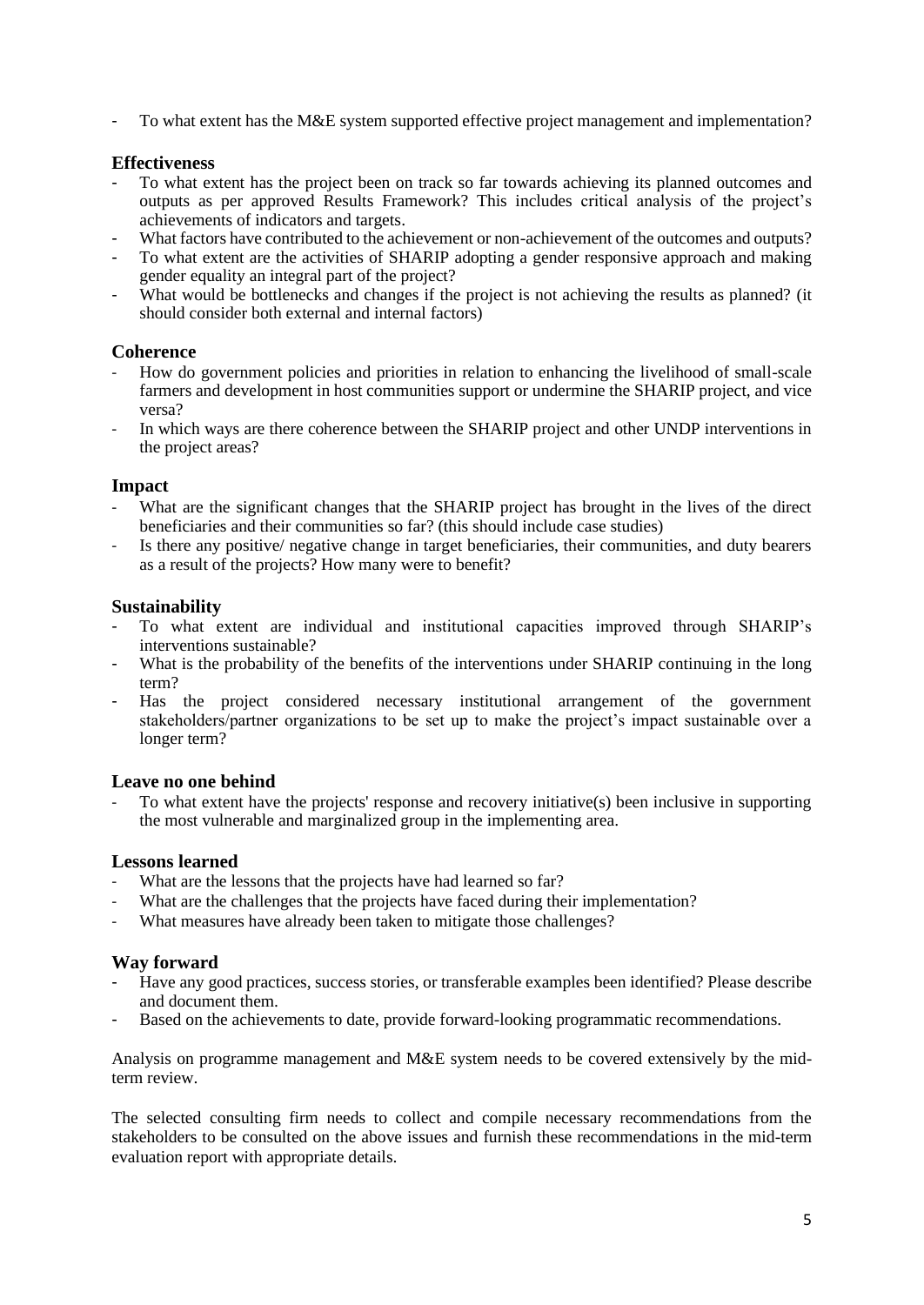## **4.2. Gender and Human Rights-based Approach:**

As part of the requirement, the mid-term review must include an assessment of the extent to which the design, implementation, and results of the project have incorporated gender equality perspective and a rights-based approach. The review team isrequested to review *UNEG's Guidance in Integrating Human*  Rights and Gender Equality in Evaluation during the inception phase<sup>3</sup>.

In addition, the methodology used in the mid-term evaluation, including data collection and analysis methods, should be human rights and gender-sensitive to the greatest extent possible, with data and findings disaggregated by sex, ethnicity, age, etc. Detailed analysis on disaggregated data will be undertaken as part of the mid-term evaluation from which findings are consolidated to make recommendations and identify lessons learned for enhanced gender-responsive and rights-based approach of the project.

These evaluation approaches and methodology should consider different groups in SHARIP project intervention – women, youth, minorities, and vulnerable groups. Persons with disabilities (PwD) also need to be considered in the evaluation, following the new UNDP evaluation report checklist.

The evaluation covers the following questions in relation to gender equality and human rights:

### **Gender equality**

- To what extent have gender equality and women's empowerment been addressed in the design, implementation, and monitoring of the project?
- Is the gender marker data assigned to this project representative of reality?
- To what extent has the project promoted positive changes in gender equality and the empowerment of women? Were there any unintended effects?

#### **Human rights**

- To what extent have poor, indigenous, and physically challenged women and other disadvantaged and marginalized groups benefited from the work of UNDP in the country?

## **5. Evaluation Methodology and Approach:**

#### **5.1. Proposed Methodology**

The firm will adopt qualitative methodologies, including household/institutional surveys, Key Informant Interviews (KIIs), and Focus Group Discussions (FGDs). Since quantitative data supplement qualitative data, a level of quantitative data collection is required. The bidders have been requested to elaborate on how to quantify the qualitative data in the proposal.

Survey questionnaires need to cover all indicators<sup>4</sup> in the results framework detailed in Annex 1. The questionnaires should also keep at least the same level of data coverage as the baseline survey to ensure a robust comparison between baseline and mid-line data. The bidders are requested to propose strong data collection methodologies/tools and data analysis methodologies in the proposal and should be sufficiently detailed.

The firm needs to develop an evaluation matrix (template is attached in Annex 3 of this ToR) to clarify what types of data will be required to respond to which evaluation question and how those data will be collected.

 $3$  UNEG's Guidance on 'Integrating Human Rights and Gender Equality in Evaluation'

http://www.uneval.org/papersandpubs/documentdetail.jsp?doc\_id=980

<sup>&</sup>lt;sup>4</sup> A few of the indicators are not yet applicable. Hence, the final list of indicators to cover will be agreed upon by UNDP and the selected firm during the inception phase.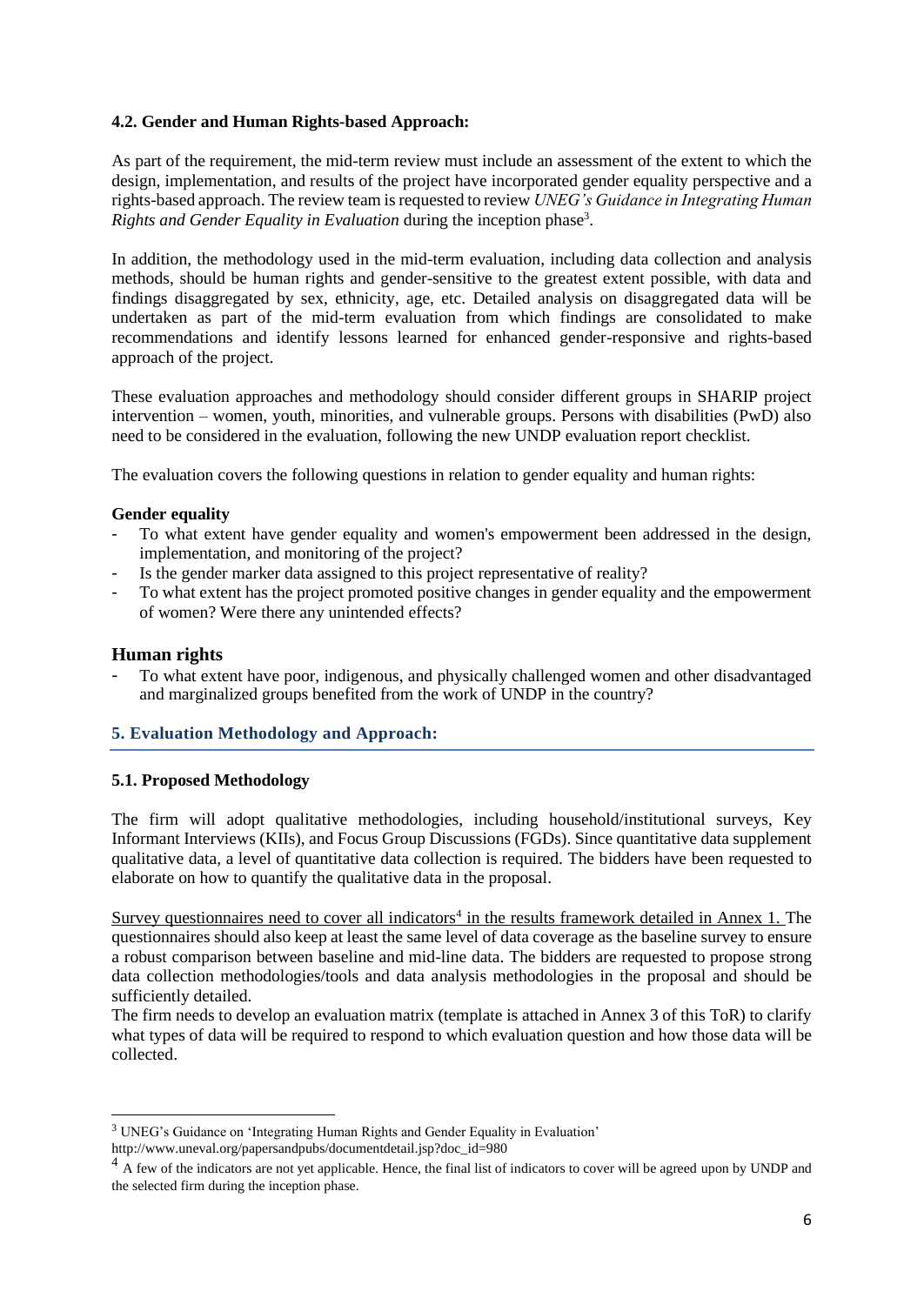The proposed sample size for both treatment and control groups is indicated in the table below. It should keep comparability with the baseline survey and include both treatment groups and control groups. The bidders are expected to select treatment groups (individual beneficiaries) based on specific criteria in the same 6 Upazila Parishads and 39 Union Parishads as baseline survey (but might be in different paras/grams). Control groups (individual beneficiaries) should derive from other paras/grams in the same 6 Upazilas and 39 UPs as treatment groups based on the criteria.

The bidders need to calculate the sample size for both treatment groups and control groups with a proper sampling method. The bidders are requested to elaborate the appropriate method and procedure (including selection criteria of control groups) in the proposal to determine the sample size and select treatment and control groups. It will be further elaborated in the inception report of the selected firm and determined in consultation with UNDP and relevant stakeholders during the inception phase.

|                             |                       |                |                                                                                                                                                            |        |             | Farmer       |               | <b>Proposed sample</b> |                |
|-----------------------------|-----------------------|----------------|------------------------------------------------------------------------------------------------------------------------------------------------------------|--------|-------------|--------------|---------------|------------------------|----------------|
| <b>District</b>             | <b>Upazila</b>        | <b>Union</b>   | <b>Union names</b>                                                                                                                                         | Female | <b>Male</b> | <b>Total</b> | Female        |                        |                |
|                             |                       |                |                                                                                                                                                            |        |             |              | $\frac{0}{0}$ | <b>Treatment</b>       | <b>Control</b> |
|                             | Alikada<br>m          | $\overline{4}$ | Alikadam sadar,<br>Chaykhong, Korok pata,<br>Nova Para                                                                                                     | 2,547  | 2,327       | 4,874        | 52            |                        |                |
| Bandarban                   | Lama                  | 8              | Aziznagar, Faitong,<br>Fashiyakhali, Gojalia, Lama<br>Pouroshova, Lama Sadar,<br>Rupashipara, Sarai                                                        | 4.071  | 1.393       | 5,464        | 75            | 950-1,100              | 450-650        |
|                             | Naikhyo<br>ngchari    | 5              | Baishari, Dochori,<br>Gumdhum, N.Sadar,<br>Sonaichari                                                                                                      | 3,742  | 1,497       | 5,239        | 71            |                        |                |
|                             | Grand<br><b>Total</b> | 17             |                                                                                                                                                            | 10,360 | 5,217       | 15,577       | 67%           |                        |                |
|                             | Ramu                  | 11             | Chakmarkul,<br>Dakkhinmithachhari,<br>Eidghar, Fotekharkul,<br>Garjoniya, Jouarianala,<br>Kacchapia, Kauwarkhop,<br>Khuniapalong, Rajarkul,<br>Rashidnagar | 3,542  | 223         | 3,765        | 94            | 950-1,100              | 450-650        |
| Cox's Bazar                 | Teknaf<br>6           |                | Baharchara, Hnila,<br>Saintmartin, Subrang,<br>Teknaf Sadar, Whykong                                                                                       | 3,115  | 540         | 3,655        | 85            |                        |                |
|                             | Ukhiya                | 5              | Holdiapalong, Jaliapalong,<br>Palongkhali, Rajapalong,<br>Ratnapalong,                                                                                     | 3,557  | 149         | 3,706        | 96            |                        |                |
| Grand<br>22<br><b>Total</b> |                       | 10,214         | 912                                                                                                                                                        | 11,126 | 92%         |              |               |                        |                |
| Total                       | 6                     | 39             |                                                                                                                                                            | 20,574 | 6,129       | 26,703       | 77%           |                        |                |

All of the following data collection methods need to be covered. The firm can also add any other appropriate data collection method.

- i. Household survey (if required);
- ii. Institutional surveys;
- iii. Key Informant Interviews (KIIs)
- iv. Focus Group Discussions (FGDs)
- v. Case studies/ Success stories

The bidders are also requested to propose the appropriate number of FGDs and KIIs to be conducted per geographical coverage in the proposal. FGDs and KIIs also require semi-structured questionnaires and/or checklists to make the data collection process as structured as possible.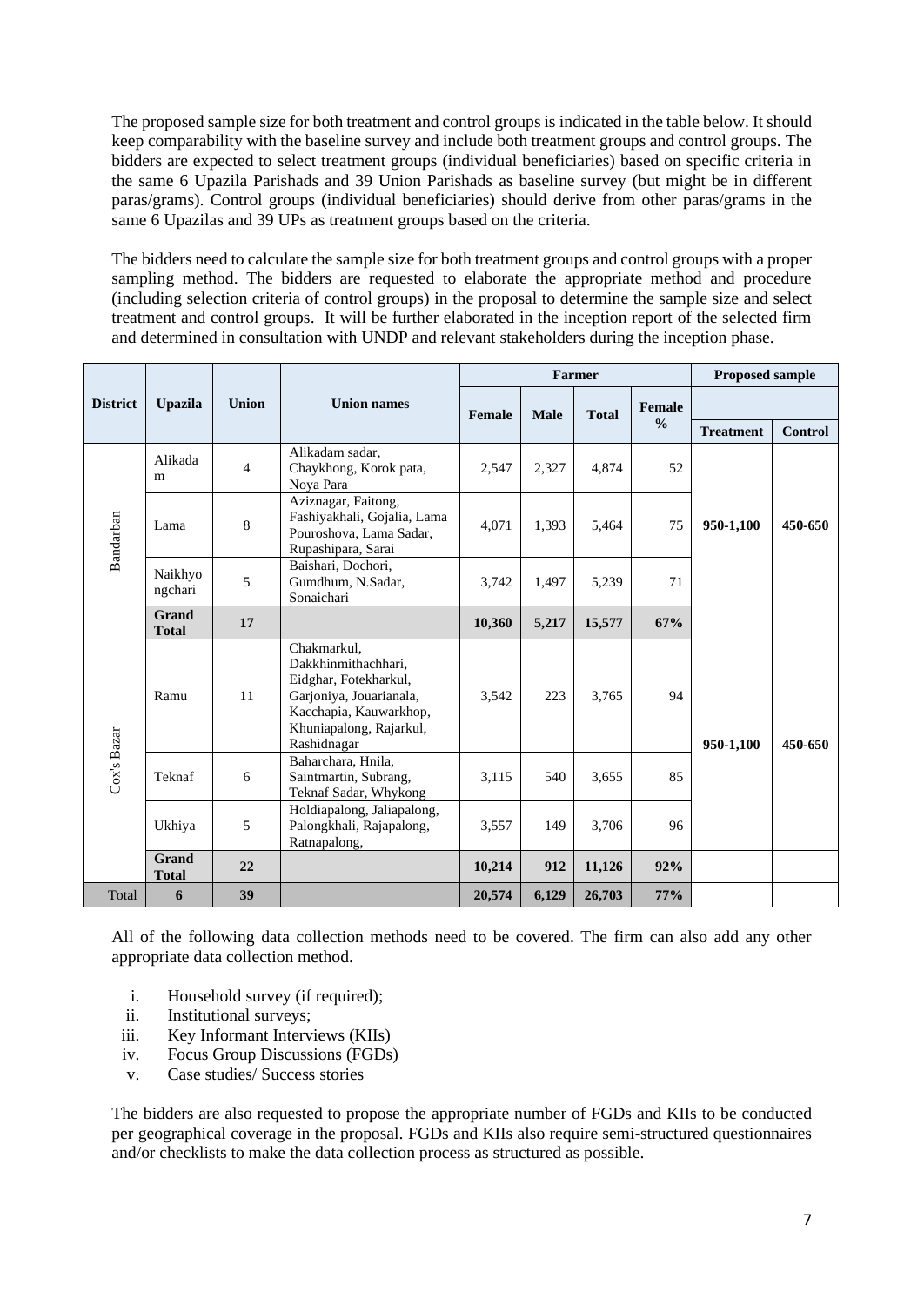The use of electronic-based data collection tools (i.e., web-based questionnaires/data collection apps) is highly encouraged.

The data collection process should be participatory, involving implementing partners, key stakeholders, and a broad cross-section of project staff and beneficiaries incorporating a gender equity approach.

The firm shall conduct robust analysis using statistical software. Qualitative data collected through KIIs and FGDs will also be analyzed extensively to provide a picture of the project's results and impacts. Data and evidence will be triangulated to address evaluation questions.

The current situation of the COVID-19 crisis in the country needs to be considered when proposing data collection tools. The bidders are expected to present alternative means of data collection as viable options. Particularly, if the COVID-19 crisis continues at the time of data collection, FGDs might be difficult due to concerns about exposure to risk against social distancing. If the situation does not allow, there is an option to incorporate in-depth qualitative-based questions into the household survey questionnaires instead of conducting FGDs. The detailed methods will be decided in consultation with UNDP during the inception phase.

The selected firm is requested to identify 4 to 6 case studies (equally representing Cox's Bazar and Bandarban) to look into qualitative changes for project beneficiaries made by the project. Details will be discussed during the inception phase and data collection phase. Case studies need to be elaborated in the evaluation report together with infographics and photos.

In the proposal, the bidders are requested to elaborate:

- 1) Overall evaluation strategies
- 2) Detailed work plan
- 3) Evaluation matrix
- 4) Sampling strategies based on the total beneficiary
- 5) Data collection methodologies & protocols
- 6) Data quality control methods
- 7) Data analysis methodologies and
- 8) Gender analysis plan

All of these aspects need to be sufficiently detailed. It will be assessed rigorously, which will heavily affect the scoring of the proposal.

#### **5.2. Available Data Sources:**

For the purpose of the mid-term review, the review team is expected to collect relevant information from the Project Document, Annual Work Plans, financial reports, training database, M&E plan, periodic progress reports, donor reports, policy documents, SHARIP/SID-CHT produced IEC/BCC materials, fact sheets, case studies, meeting minutes, study reports, household database, SID-CHT baseline report and any other relevant documents.

For primary data collection, the following sources should include (but not limited to):

- At the national level: National Project Director (SID-CHT), Deputy National Project Director (SID-CHT), Project staff, Donors, and other relevant government as stated in the stakeholder list in the Background section.
- At the field level: Hill District Council, District and Upazila Administration including Deputy Commissioner (DC), UNO, Upazila Parishads (UZP) Representatives of Upazila Parishads and Union Parishads (UPs), local Government Line Department officials, Ward Committee Members, implementing partners, community members, and project beneficiaries.

#### **5.3. Evaluation Ethics**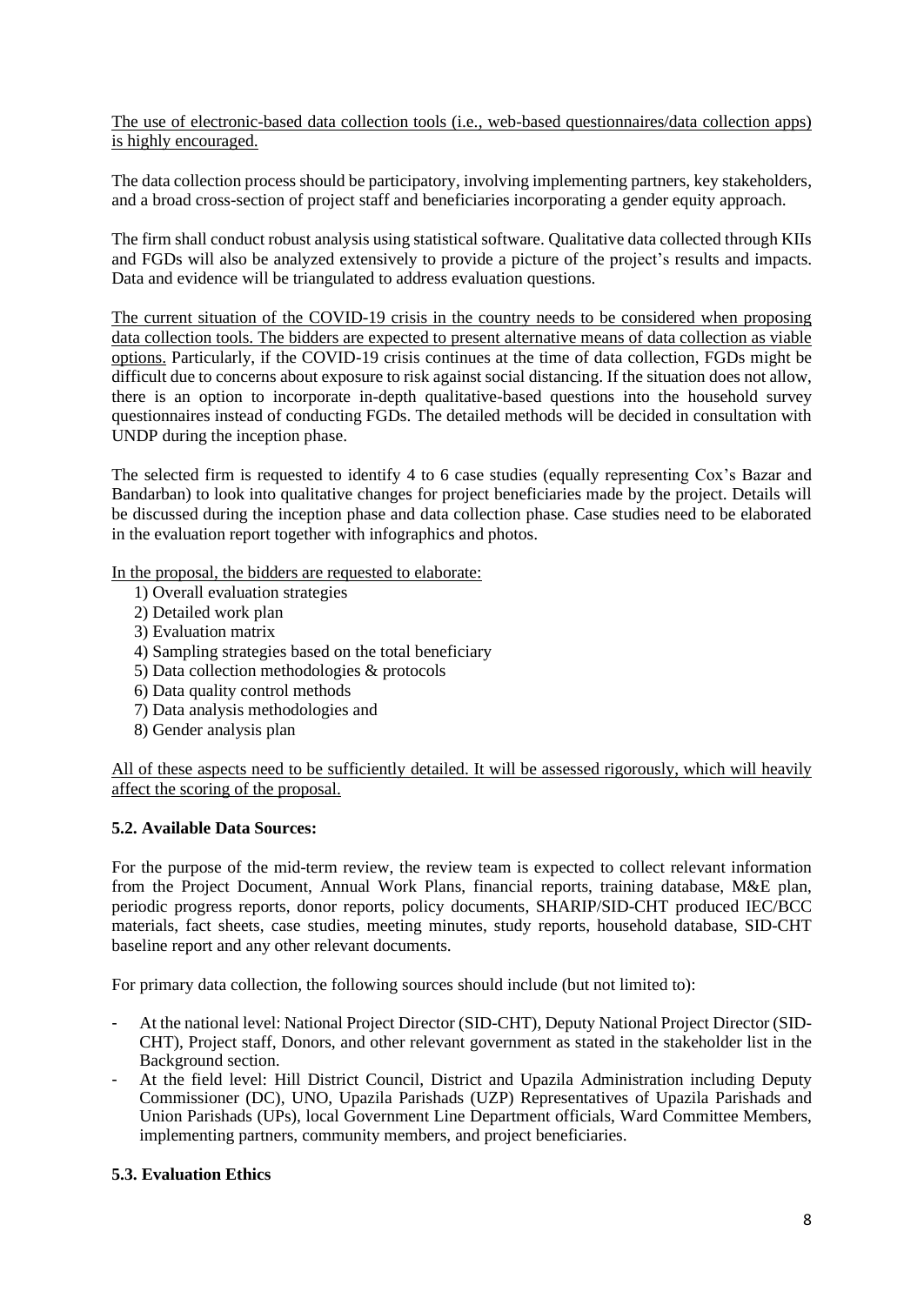This evaluation will be conducted in accordance with the principles outlined in the UNEG 'Ethical Guidelines for Evaluation<sup>5</sup>'. The consultant must safeguard the rights and confidentiality of information providers, interviewees, and stakeholders through measures to ensure compliance with legal and other relevant codes governing the collection of data and reporting on data. The consultant must also ensure security of collected information before and after the evaluation and protocols to ensure anonymity and confidentiality of sources of information where that is expected. The information knowledge and data gathered in the evaluation process must also be solely used for the evaluation and not for other uses with the express authorization of UNDP and partners. Signed 'Pledge of Ethical Conduct in Evaluation of the United Nations System' needs to be attached in the Annex of the final evaluation report. A template can be downloaded from the link below on the footnote<sup>6</sup>. The evaluation team may refer to UNDP's Dispute and wrongdoing resolution process and contact details<sup>7</sup> (Annex 3 (page 55) of Section 4: Evaluation Implementation and Use of UNDP Evaluation Guidelines (2021)).

#### **6. Scope of Work and Timeline:**

### **6.1. Scope of Work:**

The scope of the work for this assignment is outlined below:

i. **Detailed methodologies notes of the evaluation:** The firm will develop detailed methodologies including 1) Overall evaluation strategies, 2) Detailed work plan, 3) Evaluation matrix, 4) Sampling strategies based on the total beneficiary, 5) Data collection methodologies  $\&$ protocols, 6) Data quality control methods, 7) Data analysis methodologies, and 8) Gender analysis plan. Methodologies will be finalized in consultation with UNDP. The firm shall also review primary and secondary project data. Before submitting the inception report, the firm shall consult with the key persons of the project to finalize the data collection methodologies, tools, and data analysis plans.

#### ii. **Detailed sampling frame of evaluation:**

#### **a) Determination of Sample size**

The firm shall propose the sample size from its total beneficiary. It should keep comparability with the baseline survey and include both treatment groups and control groups. The proposed sample size for both treatment and control groups is added in the table in '5.1. Proposed Methodology' of this ToR. A specific sample for qualitative and quantitative data collection is required to draw. The SID-CHT team will assist in drawing the whole sampling framework after hiring the firm. Details shall be confirmed and finalized in consultation with UNDP and stakeholders during the inception phase.

#### **b) Household Survey**

As per the requirement, the bidders need to calculate the sample size for both treatment groups and control groups with a proper sampling method. The bidders are requested to elaborate the appropriate method and procedure in the proposal to select sample size. Information is available in '5.1. Proposed Methodology' of this ToR.

#### **c) Focus Group Discussions**

The firm is also expected to conduct a sufficient number of FGDs. The bidders are requested to propose the number of FGDs to be conducted per geographical coverage in the proposal.

6 'Pledge of Ethical Conduct in Evaluation of the United Nations System'. Available at <http://uneval.org/document/detail/2866>

<sup>5</sup> UNEG, 'Ethical Guidelines for Evaluation', June 2020. Available at<http://www.uneval.org/document/detail/2866>

<sup>7</sup> UNDP Evaluation dispute resolution process, UNDP Evaluation Guidelines (2021), Section 4: Evaluation Implementation and Use. Available a[t http://web.undp.org/evaluation/guideline/index.shtml](http://web.undp.org/evaluation/guideline/index.shtml)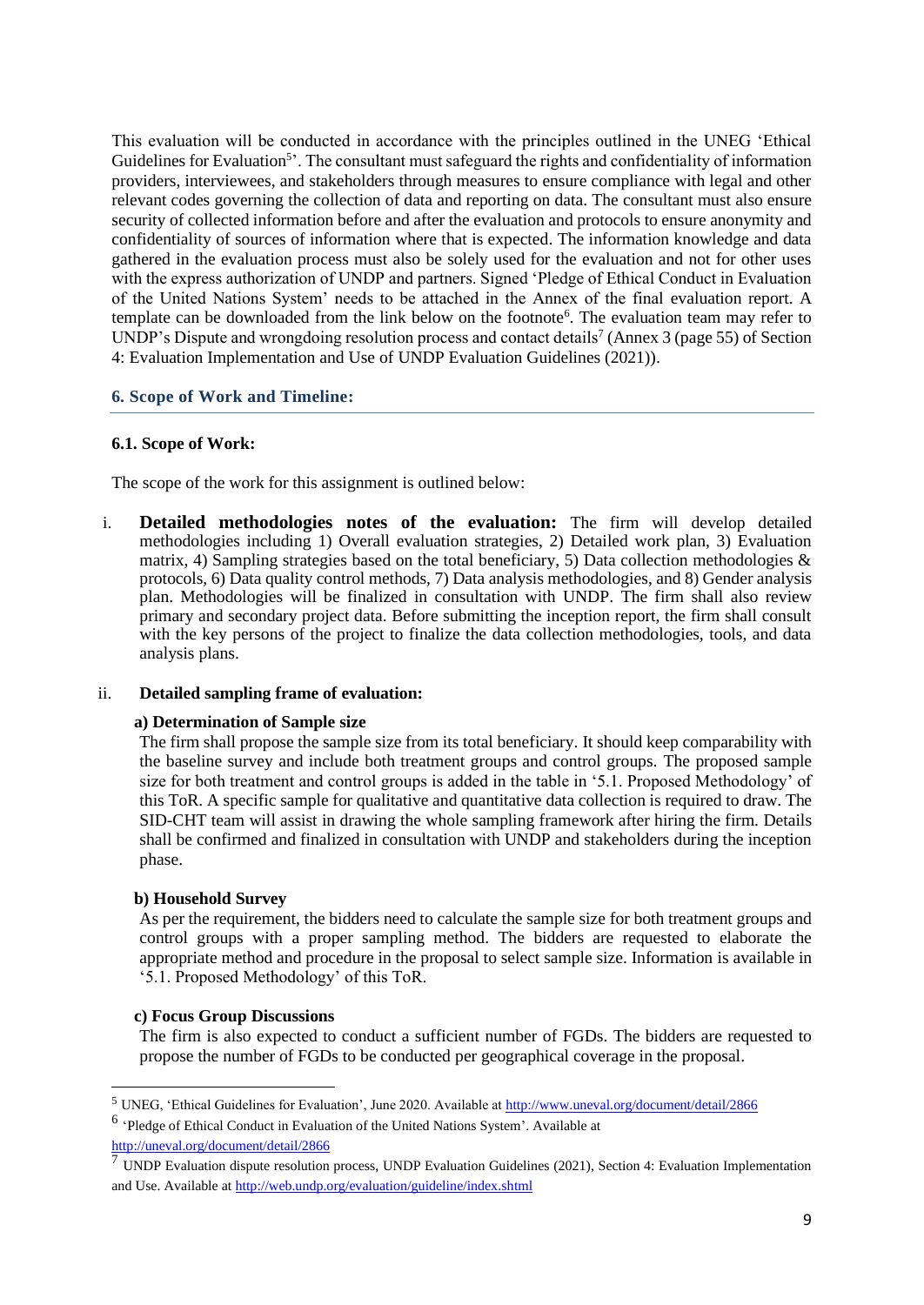- iii. **Development of data collection tools:** The firm needs to design a set of tools to collect data from different stakeholders and households. This should include 1) HH survey questionnaires, 2) Key Informant Interview (KII) checklist/ semi-structured questionnaire, 3) Focus Group Discussion (FGD) checklist/ semi-structured questionnaire, 4) case study guideline as well as 5) survey protocols and 6) data quality assurance mechanism. Survey questionnaires should keep at least the same level of data coverage as baseline survey to ensure the robust comparison between baseline data and mid-line data. Except for these requirements, the firm has a freedom to propose data collection tools as appropriate for the evaluation in consultation with UNDP.
- iv. **Field test of data collection tools:** To avoid non-sampling error, the firm will conduct field test of data collection tools and methodologies and will adjust them based on learning/ feedback of field testing.
- v. **Field data collection:** The firm will hire the required number of researchers/surveyors/data entry personnel with sufficient experience in data collection. They will collect data from households, project participants, local governance institutions (HDCs), and any other relevant organizations with appropriate data collection methods/tools. In order to ensure the best quality data collection, experienced field coordinators and enumerators collecting the data in the field will carry out data quality control using different methods. The firm shall organize training for field coordinators and enumerators before deployment to familiarize them with data collection tools and data quality assurance mechanisms.

Use of Electronic-based data collection tools (i.e. web-based questionnaires/data collection apps) is highly encouraged, in case the firm already has tablets and any other necessary equipment which can be used for this evaluation. Data collection tools will be developed both in Bangla and English.

- vi. **Data Entry/Data Quality Control/Data Management:** The firm will design and implement a system for data entry and data management. The firm needs to ensure the quality of data with a robust quality assurance mechanism in the whole data entry/management process.
- vii. **Data Analysis:** The firm will analyze and interpret data through relevant statistical software and triangulate both qualitative and quantitative data. Multivariate data analysis is encouraged to be used.
- viii. **Report:** The firm will provide a draft report and share its findings with UNDP and other relevant stakeholders through the presentation. The feedback received will be incorporated into the report. The final report should include programmatic recommendations on what needs to be considered for the remaining project period of SID-CHT. The reporting language is English. The evaluation report shall follow the structure outlined in Annex 3/ Evaluation Report Template and Quality Standards (Page 55-59) of Section 4/ Evaluation Implementation and Use of UNDP Evaluation Guideline. All evaluation reports will be quality assessed by the UNDP Independent Evaluation Office (IEO). Details of the IEO's quality assessment of decentralized evaluations can be found in Section 6 (Page 8-12) of the UNDP Evaluation Guidelines[2].<sup>8</sup>

#### **6.2. Evaluation Timeline:**

|--|

<sup>&</sup>lt;sup>8</sup> [1] Evaluation Report Template and Quality Standards of UNDP Evaluation Guidelines (2021), Section 4: Evaluation Implementation and Use, available a[t http://web.undp.org/evaluation/guideline/index.shtml](http://web.undp.org/evaluation/guideline/index.shtml)

<sup>[2]</sup> Quality Assessment Questions of UNDP Evaluation Guidelines (2021), Section 6: Quality Assessment, available at <http://web.undp.org/evaluation/guideline/index.shtml>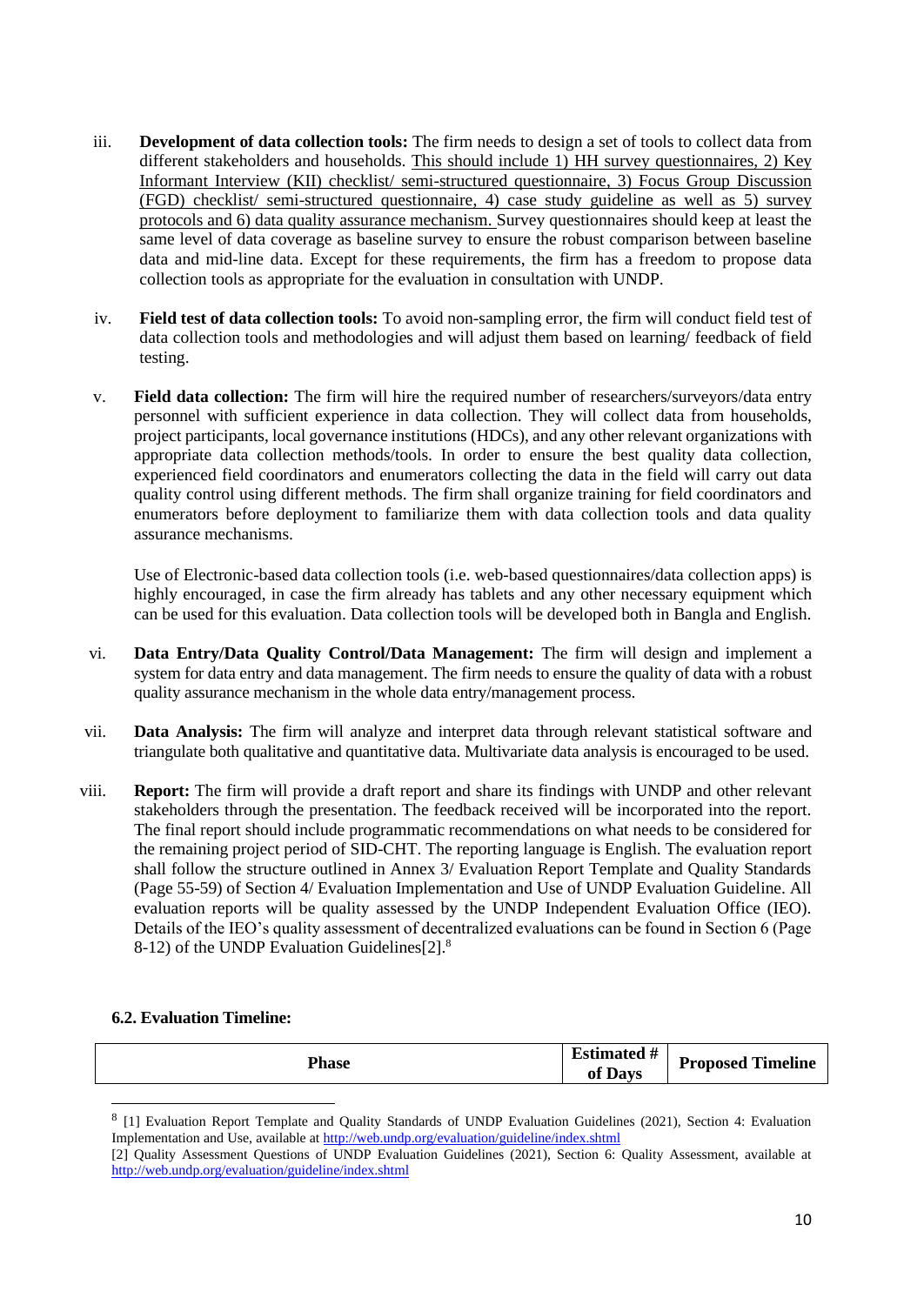|                              | <b>Inception work:</b>                                         | 5 days  | Within two weeks of  |
|------------------------------|----------------------------------------------------------------|---------|----------------------|
|                              | Review necessary documents                                     |         | signing the contract |
|                              | Inception report and detailed methodologies notes, including   |         |                      |
|                              | 1) Overall evaluation strategies, 2) Detailed work plan, 3)    |         |                      |
|                              | Evaluation matrix, 4) Sampling strategies based on the total   |         |                      |
|                              | beneficiary, 5) Data collection methodologies & protocols, 6)  |         |                      |
|                              | Data quality control methods, 7) Data analysis methodologies,  |         |                      |
|                              | and 8) Gender analysis plan.                                   |         |                      |
|                              | Submit draft inception report to UNDP.                         |         |                      |
| $\qquad \qquad \blacksquare$ | Organize an inception meeting with UNDP to finalize mid-       |         |                      |
|                              | term review framework and methodologies.                       |         |                      |
| $\qquad \qquad \blacksquare$ | Submit final inception report and obtain approval from UNDP    |         |                      |
|                              | including detailed methodologies.                              |         |                      |
|                              | Data collection tools development:                             | 5 days  | Within two weeks of  |
| $\overline{\phantom{a}}$     | Develop data collection tools and protocols (i.e. survey       |         | signing the contract |
|                              | questionnaires, checklist, survey protocols, data quality      |         |                      |
|                              | assurance mechanism).                                          |         |                      |
|                              | Presentation of data collection tools to UNDP/ SID-CHT         |         |                      |
|                              | management.                                                    |         |                      |
| $\qquad \qquad \blacksquare$ | Field test data collection tools.                              |         |                      |
| $\qquad \qquad \blacksquare$ | Finalize data collection tools incorporating feedback of field |         |                      |
|                              | testing.                                                       |         |                      |
|                              | Field data collection/ Data management:                        | 30 days | Within eight weeks   |
|                              | Provide training to onboard enumerators on data collection     |         | of<br>signing<br>the |
|                              | tools and methods.                                             |         | contract             |
| $\qquad \qquad \blacksquare$ | Collect data from the agreed sources using agreed tools and    |         |                      |
|                              | methods.                                                       |         |                      |
| $\qquad \qquad \blacksquare$ | Conduct data quality assurance                                 |         |                      |
| $\qquad \qquad \blacksquare$ | Data entry into the software                                   |         |                      |
|                              | Data processing                                                |         |                      |
|                              | Debrief key findings to the UNDP CO and the stakeholders       |         |                      |
|                              | <b>Reporting:</b>                                              | 20 days | Within twelve weeks  |
| $\overline{\phantom{a}}$     | Conduct data analysis                                          |         | of<br>signing<br>the |
| $\frac{1}{2}$                | Triangulate/ analyse findings from desk review, stakeholders'  |         | contract             |
|                              | interview, and KIIs                                            |         |                      |
| $\overline{\phantom{a}}$     | Draft evaluation report                                        |         |                      |
| $\qquad \qquad \blacksquare$ | Organize a sharing meeting for UNDP and relevant               |         |                      |
|                              | stakeholders.                                                  |         |                      |
| $\qquad \qquad \blacksquare$ | Incorporate feedback and comments from UNDP and                |         |                      |
|                              | stakeholders.                                                  |         |                      |
|                              | Submit final report to UNDP together with other deliverables.  |         |                      |

The firm/organization will be expected to present a draft report in both written form and oral presentation to the UNDP/SID-CHT and relevant stakeholders within one month of completion of field data collection. The UNDP/SID-CHT and relevant stakeholders will then give their written comments for incorporation in the final report after submitting the draft report. The team leader should be available to discuss findings with management before the presentation of the draft report. The final report (MS Word format) and clean data (excel/SPSS) on a flash drive should be presented within 2 weeks of getting the comments on the draft report.

#### **7. Deliverables:**

Based on the scope of the work outlined above, the following are the deliverables from the firm: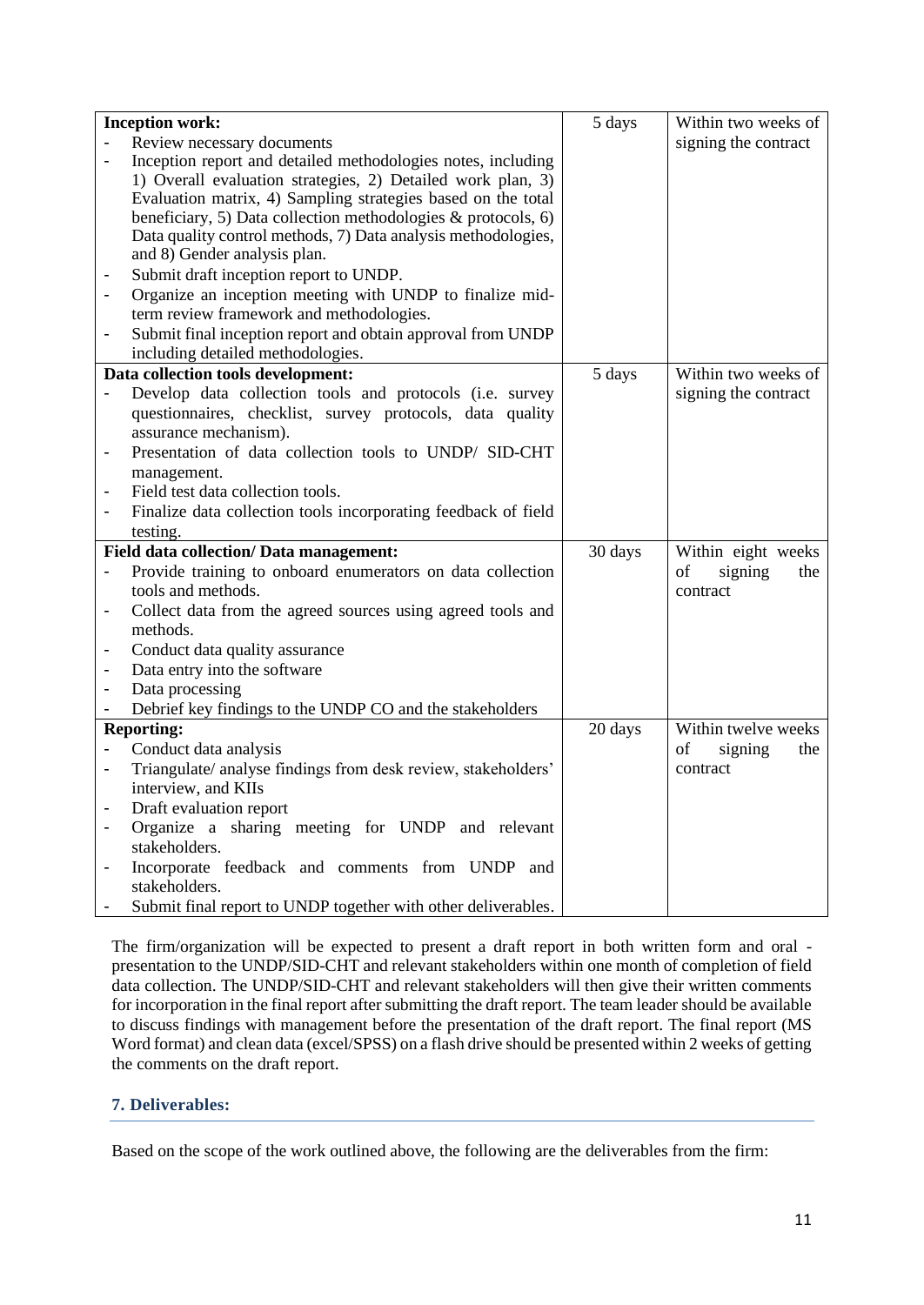- a. Inception report and detailed methodologies notes, including 1) Overall evaluation strategies, 2) Detailed work plan, 3) Evaluation matrix, 4) Sampling strategies based on the total beneficiary, 5) Data collection methodologies & protocols, 6) Data quality control methods, 7) Data analysis methodologies, and 8) Gender analysis plan.
- b. A set of data collection tools, including survey questionnaire, checklist, and survey protocols in English and Bangla.
- c. Softcopy of all collected data including cleaned datasets.
- d. Evaluation report in English (5 hard copies and softcopies in MS word and PDF format)

### **8. Implementation Arrangements**

The firm will independently conduct the evaluation but shall take necessary assistance from SID-CHT and UNDP. The Deputy Resident Representative and Assistant Resident Representative, UNDP Bangladesh, will be responsible for managing the evaluation throughout the entire process. The SID-CHT team led by National Project Manager and Team leader – PMR will provide necessary support in the evaluation's day-to-day operation. The consultant will also seek technical guidance from Programme Specialist - Disaster and Resilience, R&IG Cluster, and M&E Specialist/Analyst at UNDP Bangladesh Country Office. The programme evaluation report needs to be cleared by the M&E Specialist/Analyst at UNDP Bangladesh Country Office and approved by the Deputy Resident Representative, UNDP Bangladesh, and RBM/ M&E focal point, UNDP Bangkok Regional Hub.

## **9. Minimum Qualifications of the Evaluation Firms:**

The minimum qualifications of the firm are as follows-

- Profile (which should not exceed fifteen (15) pages including any printed brochure relevant to the services being procured) – describing the nature of business, field of expertise, licenses, certifications, accreditations.
- Business Licenses Registration Papers, Tax Payment Certification, etc.
- Latest Audited Financial Statement income statement and balance sheet to indicate its financial stability, liquidity, credit standing, and market reputation, etc.
- At least seven years experience in conducting research on social and governance issues
- Have experience in conducting at least 5 national level development project evaluation mainly based on sample survey
- Have experience in agriculture/agroforestry and livelihoods with at least 2 research studies.
- Previous experience of working with a UN agency/International NGO/bilateral donor/Government

## **10. Minimum Qualifications of the Human Resources**

The expected team composition for this evaluation is as follows:

Team Leader and Deputy Team Leader should have thematic expertise in either Agriculture or Social Cohesion respectively. The requirements below show a team leader must have thematic expertise in Agriculture and a deputy team leader should be a thematic expert in Social Cohesion. However, it can be a Team Leader with thematic expertise in Social Cohesion and a Deputy Team Leader with expertise in Agriculture. Team composition needs to be approved by UNDP based on the firm's proposal.

#### **1. Team Leader cum Agriculture Expert: Minimum eligibility criteria of Team Leader/Lead Researcher are in the following-**

#### I. Academic Qualifications:

Minimum Masters in Social science, Agriculture, Agriculture-based Livelihoods, and/or Development studies

II. Professional Qualifications: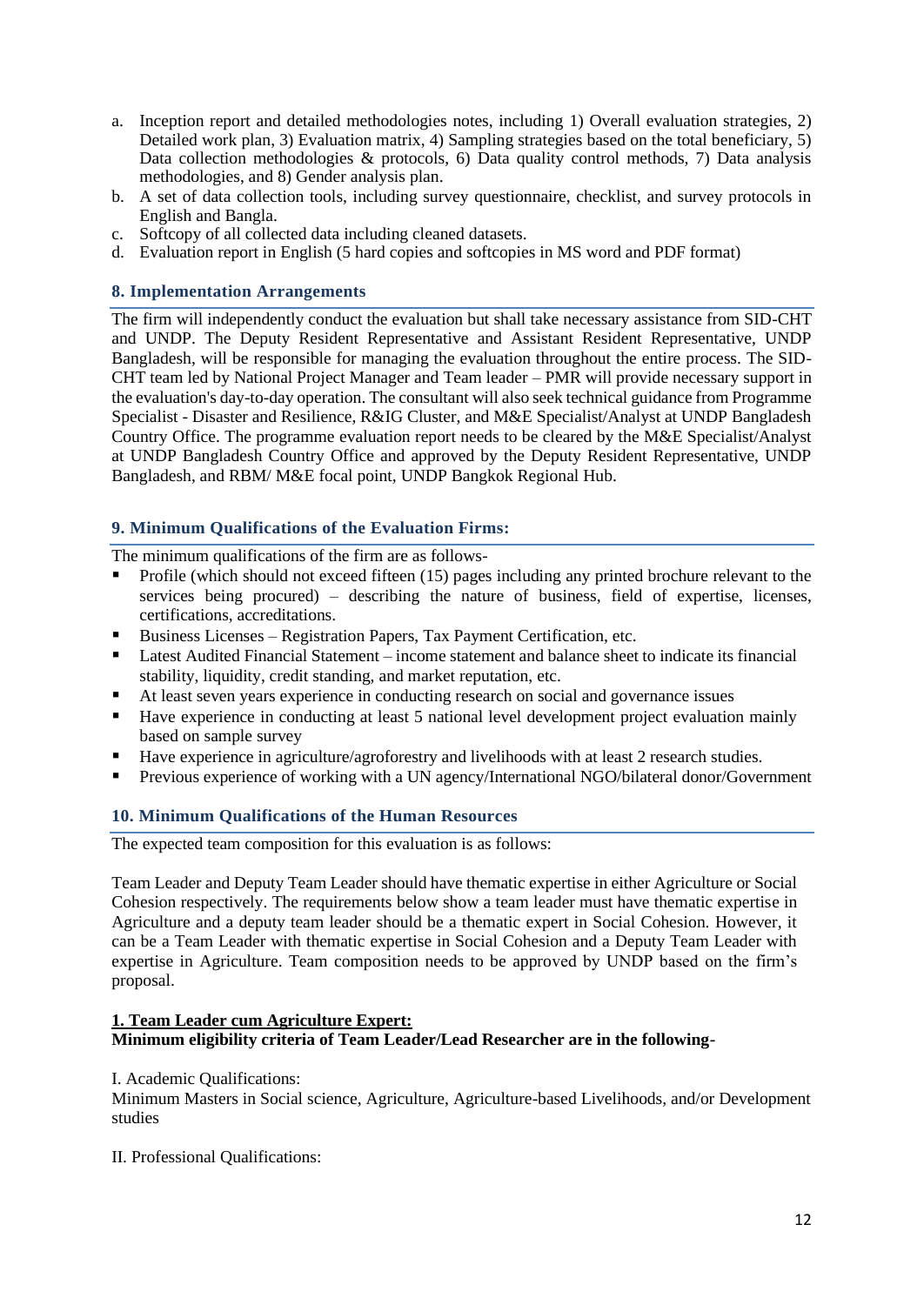1. Minimum 5 years experience in working with agriculture or agriculture/agroforestry-based livelihoods with at least 2 projects.

2. Minimum 7 years of progressive experience in conducting evaluation, research, assessments, reviews and evaluation of similar nature.

3. Proven experience to develop evaluation survey strategies, including data collection methodologies

4. At least 3 assignments focusing on natural resource-based livelihoods evaluation/research as the team lead. (List of completed research or links of publications to be enclosed)

#### **2. Deputy Team Leader cum Social Cohesion Expert:**

Minimum eligibility criteria-

I. Academic Qualifications:

Minimum master's in agriculture, environment science or any other relevant subject.

II. Professional Qualifications:

1. Minimum 5 years of experience in designing and conducting research, assessments, and midterm evaluation related to social cohesion;

2. Have experience of completing at least 3 assignments related to data collection and management of survey/research and baseline. (List of completed research to be enclosed.)

## **3. Data Scientist: Minimum eligibility criteria of Data Scientist-**

I. Academic Qualifications:

Minimum masters in Statistics, Economics, Computer Science or any other discipline of Social Sciences;

II. Professional Qualifications:

1. At least 5 years' experience in data collection/ data management/ data analysis in evaluation/ research/ development projects implemented by national/ international NGOs/ UN bodies/ Government;

2. Proven experience to develop evaluation survey strategies, including data collection methodologies and data analysis methods.

3. Extensive knowledge & skills of data management and data analysis on SPSS, STATA and MS-ACCESS/other MIS software development.

4. Extensive experience in data quality assurance for large-scale data collection in the field.

5. Proven experience in quantitative data analysis using SPSS and STATA.

## **4. Field Coordinator/ Field Supervisor (Numbers to be determined by the firm): Minimum eligibility criteria for Field Coordinator-**

I. Academic Qualifications:

Minimum Masters in Social Science. Degree in Political Science, Public Administration, Governance Studies, Development Studies and Sociology

II. Professional Qualifications:

1. Minimum 5 years of progressive experience in conducting/coordinating research, assessments, reviews and evaluation of similar nature.

2. At least 3 assignments related to data collection and management of survey/research and evaluation. (List of completed research to be enclosed.)

3. Proven experience to lead large-scale data collection in the field

## **5. Data Enumerators (Number to be determined by the firm):**

## **Minimum eligibility criteria of Data Enumerators:**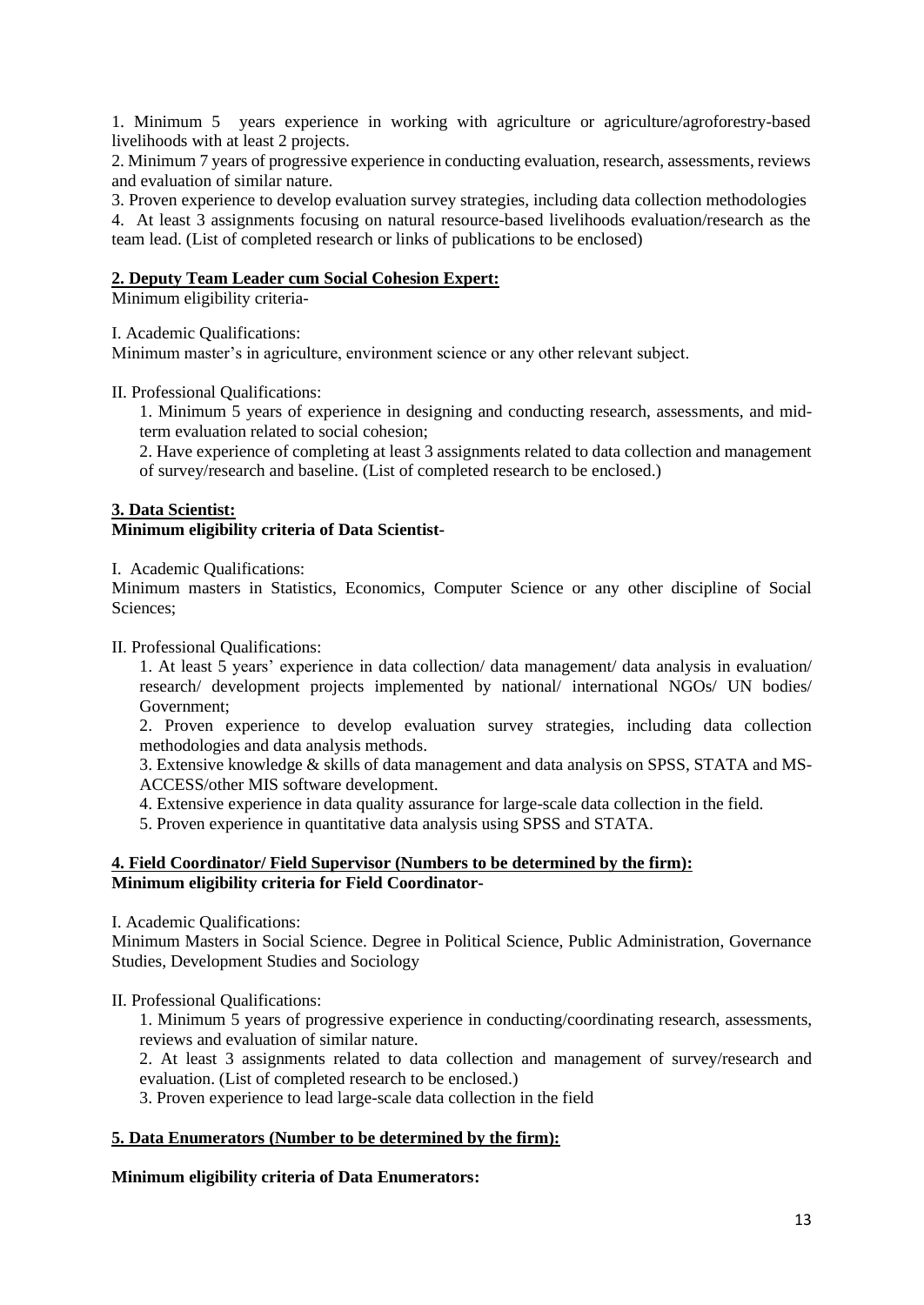**I**. Academic Qualifications:

Bachelor in social science. Degree in Political Science, Public Administration, Governance and/or Development Studies

II. Professional Qualifications:

1. Minimum two years of progressive experience in conducting research, assessments, reviews and evaluation of similar nature.

2. At least two assignments focusing on natural resource-based livelihood improvements and/or social cohesion.

3. Experience in field data collection.

The team should be formed keeping adequate representation (at least 30%) of female team members.

### **Special Note:**

- Personnel of the proposing firm should have no involvement in the design and implementation of the SID-CHT project. Any individual of the selected firm who had prior involvement in the design and implementation of the SID-CHT project or those directly or indirectly related to the SID-CHT project are not eligible for this consultancy to avoid conflict of interests.
- Firms that do not meet the above eligibility criteria shall not be considered for further evaluation. Necessary documentation must be submitted to substantiate the above eligibility criteria.

## **11. Competencies:**

All the key personnel must possess the below competencies.

#### **Corporate Competencies:**

- Demonstrates integrity by modelling the UN's values and ethical standards (human rights, peace, understanding between peoples and nations, tolerance, integrity, respect, and impartiality);
- Promotes the vision, mission, and strategic goals of UNDP;
- Displays cultural, gender, religion, race, nationality and age sensitivity and adaptability.

#### **Functional Competencies:**

- Demonstrates openness to change, flexibility, and ability to manage complexities;
- Proven strong written, analytical and communication skills.

#### **12. Scope of Price Proposal and Schedule of Payments**

The remuneration of the successful contractor will be fixed and bids should be submitted on this basis. No adjustment will be given for the period and determined by the specified outputs as per this ToR. The price should consider all HR costs and professional fees, travel costs, subsistence and ancillary expenses. The financial proposal shall specify the total lump sum amount and must be all-inclusive (professional fees, travel costs, living allowances, medical allowances, communications costs etc.)

UNDP shall make payments by bank transfer to the consultancy firm's bank account upon acceptance by SHARIP/UNDP of the deliverables specified in the ToR. Payments will be based on milestone deliverables upon submission of invoice and upon certification of the work completed.

| <b>Deliverables</b>                                                                                              | % of payment |  |
|------------------------------------------------------------------------------------------------------------------|--------------|--|
| Inception report and data collection tools cleared by SID-CHT and UNDP before 25% of the<br>starting evaluation. | total value  |  |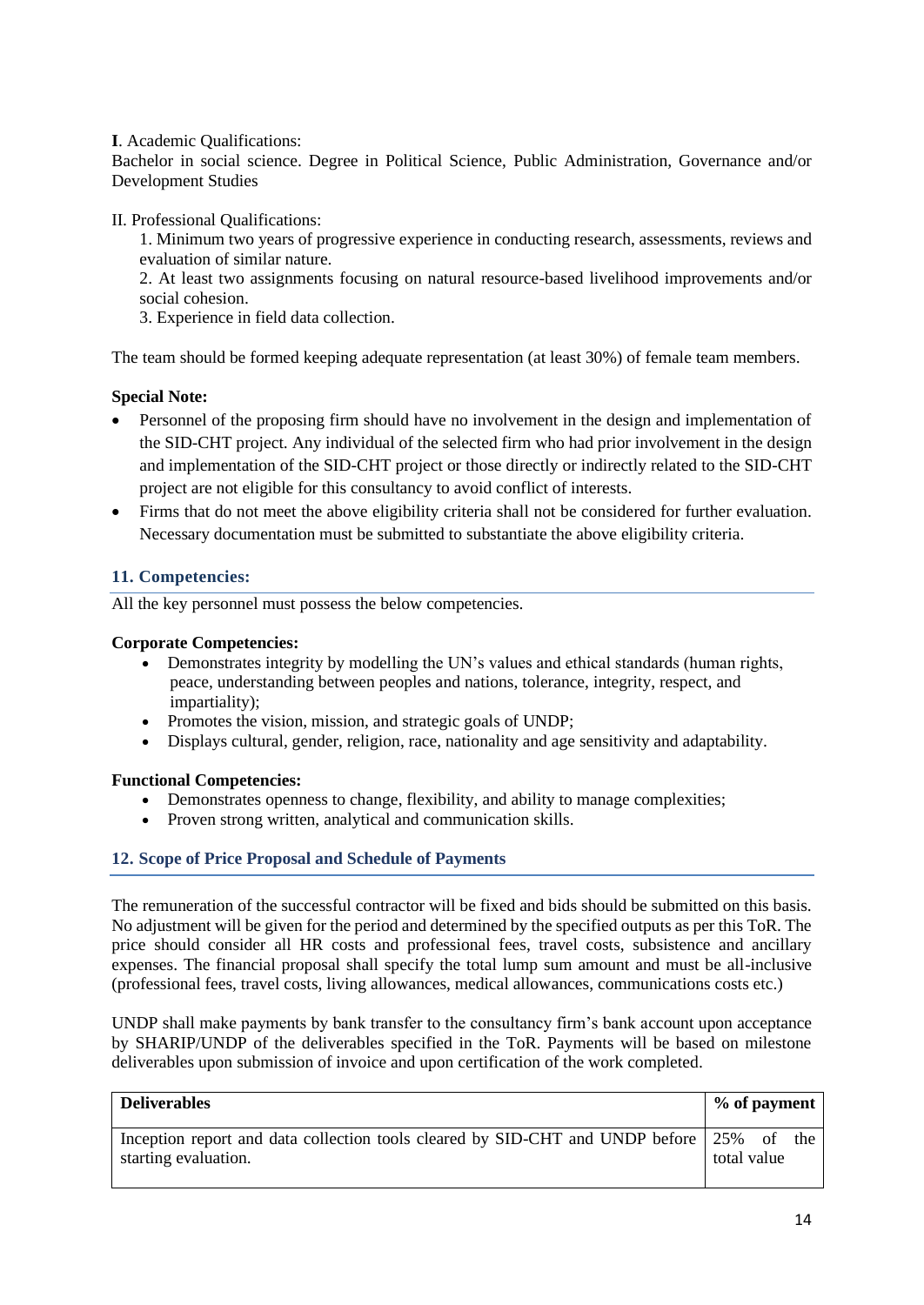| *A set of household survey questionnaires and KII/FGD checklists/semi-structured      |             |    |     |
|---------------------------------------------------------------------------------------|-------------|----|-----|
| questionnaires (both in English and Bengali) should be attached with the inception    |             |    |     |
| report as Annex.                                                                      |             |    |     |
| <b>Draft Evaluation Report:</b>                                                       | 45%         | of | the |
|                                                                                       | total value |    |     |
| A draft report will be submitted to SID-CHT, UNDP for feedback and comments.          |             |    |     |
| The report will present gender-disaggregated data with a summary matrix as per the    |             |    |     |
| results framework and recommendations/lessons learned/good practice. The firm will    |             |    |     |
| organize a validation workshop with different stakeholders in CHT based on the        |             |    |     |
| findings.                                                                             |             |    |     |
| Final Evaluation Report:                                                              | 30%         | of | the |
|                                                                                       | total value |    |     |
| The contracted agency will submit both hard and soft copies of the final report       |             |    |     |
| reflecting SID-CHT/ UNDP feedback, and the validation workshop's feedback on          |             |    |     |
| the draft report/findings.                                                            |             |    |     |
| Datasets:                                                                             |             |    |     |
|                                                                                       |             |    |     |
| The contracted agency will also submit the complete cleaned data file(s) in MS Excel  |             |    |     |
| /SPSS or suitable statistical package format, including variables labeled in English. |             |    |     |

## **13. Recommended Presentation of proposal**

The interested firm must submit the following detailed proposal made up of documentation to demonstrate the qualifications of the prospective firm, to enable appraisal of competing bids. This should include technical and financial proposals, details of which are listed below.

## *Technical Proposal*

- 1. Firm information Name of Firm and details of registration, address and bank account; business registration certificate and corporate documents (Articles of Association or other founding authority); description of present activities and most recent annual report (including audited financial statements), if applicable;
- 2. Relevant Experience Description of experience in projects of a comparable nature, with a specific description of technical specialization of the Firm in undertaking large scale data collection, and list of current and past assignments of the Firm;
- 3. Process The Technical Proposal needs to contain a detailed description of the process the contractor intends to follow to complete the tasks including a detailed work plan and time schedule for completion/delivery of the final product which, after selection of the contractor, will be agreed upon by the Project in consultation with the relevant stakeholders.
- 4. Human Resources The Technical Proposal needs to contain a list and detailed information on the proposed Human Resources which will be utilized for the task including their respective qualifications and relevant experience/exposure and required expertise/skills to complete the tasks i.e. survey analysis, field management, etc.
- 5. Tools and Methodologies Outlining how your firm's specific approach to quantitative/ qualitative research, including participatory methods, are relevant to the questions under study and meet the highest research standards. This should also include a detailed approach to quantitative/ qualitative data analysis.
- 6. Sampling strategy The firm must give a detailed overview of what sampling strategy it will use to select a sample for this study.
- 7. Quality assurance The firm must outline how it will ensure quality at all stages of the project but with a particular emphasis on sampling; data collection; data analysis; and reporting. This will be subject to review by Project management team during project implementation.
- 8. Risk management The firm must identify key risks and outline how it will mitigate against them. Particular attention should be paid to how political disruption will be handled, especially *Hartals* and blockades.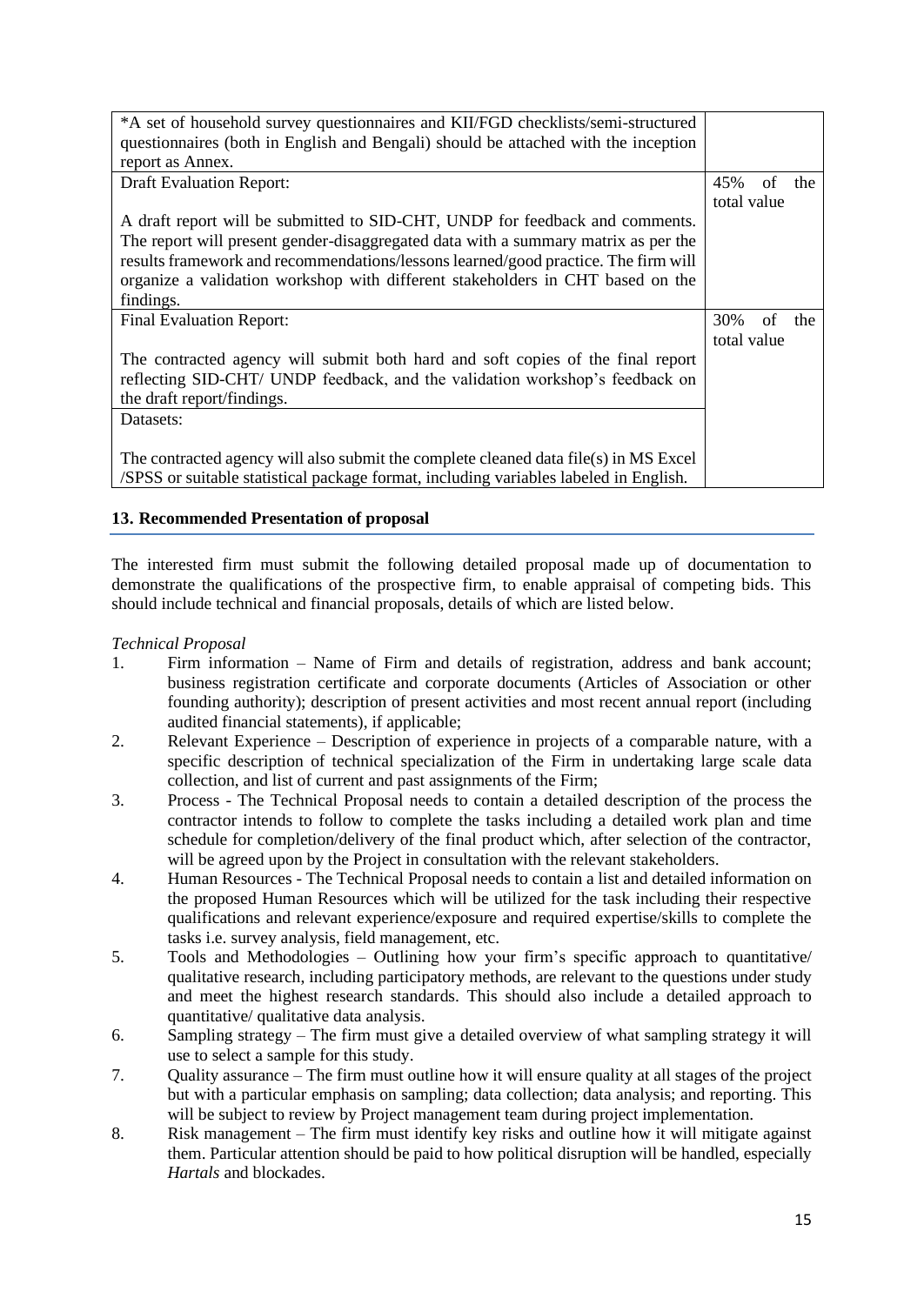Two references must be provided by the contractor from the firm's previous work has been undertaken. These should be from the past two years and should relate to projects on which proposed team members worked.

#### *Financial Proposal (including fee, travel cost, DSA, and other relevant expenses)*

- (i) The Financial Proposal shall specify a total delivery amount (in USD or BDT) including consultancy fees and all associated costs, i.e. travel cost, subsistence per diems, consultation workshop costs and overhear recharges.
- (ii) In order to assist UNDP in the comparison of financial proposals, the financial proposals will include a breakdown of this amount disclosing the key assumption employed in costing the working.

The cost of preparing a proposal and of negotiating a contract, including any related travel, is not reimbursable as a direct cost of the assignment.

#### **14. Evaluation Criteria:**

A cumulative analysis weighted-scoring method will be applied to evaluate the firm. Award of the contract will be made to the tenderer whose offer has been evaluated and determined as

- a) Responsive/ compliant/ acceptable with reference to this ToR, and;
- b) Having received the highest score out of a pre-determined set of weighted technical and financial criteria specific to the solicitation, with the ratio set at 70: 30 respectively (this is to reflect the high-level skills mix required).

Only firms obtaining a minimum of 70% of maxim achievable score (49 points) in the technical analysis would be considered for financial appraisal, and ultimately, therefore, for contracting.

|              | <b>Technical Proposal Evaluation</b>                                                                                  | 70  |  |  |  |  |
|--------------|-----------------------------------------------------------------------------------------------------------------------|-----|--|--|--|--|
|              | <b>Expertise of firms</b>                                                                                             |     |  |  |  |  |
| 1.1          | Experience in undertaking evaluation in natural resource-based livelihood<br>improvement and/or social cohesion areas | 10  |  |  |  |  |
| 1.2          | Previous experience of completing evaluation for a UN agency or bilateral<br>5<br>donor                               |     |  |  |  |  |
|              | <b>Proposed Methodology and Work Plan</b>                                                                             |     |  |  |  |  |
| 2.1          | Quality and relevance of proposed study methodology & approach and<br>quality of proposal                             | 30  |  |  |  |  |
|              | Skills and experiences of key personnel                                                                               |     |  |  |  |  |
|              | <b>Team Leader cum Agriculture Expert:</b>                                                                            |     |  |  |  |  |
| 3.1          | Relevance and level of education                                                                                      | 5   |  |  |  |  |
| 3.2          | Experience in evaluation                                                                                              | 5   |  |  |  |  |
| 3.3          | 5<br>Experience in working with natural resource-based livelihoods                                                    |     |  |  |  |  |
|              | <b>Deputy Team Leader cum Social Cohesion Expert:</b>                                                                 |     |  |  |  |  |
| 3.4          | Relevance and level of education                                                                                      | 2.5 |  |  |  |  |
| 3.5          | Experience undertaking evaluation related to natural resource-based<br>livelihoods                                    | 2.5 |  |  |  |  |
|              | <b>Data Scientist</b>                                                                                                 |     |  |  |  |  |
| 3.6          | Relevance and level of education                                                                                      | 2.5 |  |  |  |  |
| 3.7          | Experience undertaking evaluation related to social cohesion                                                          | 2.5 |  |  |  |  |
|              | <b>Financial</b>                                                                                                      | 30  |  |  |  |  |
| <b>Total</b> |                                                                                                                       | 100 |  |  |  |  |

## **15. Selection Process:**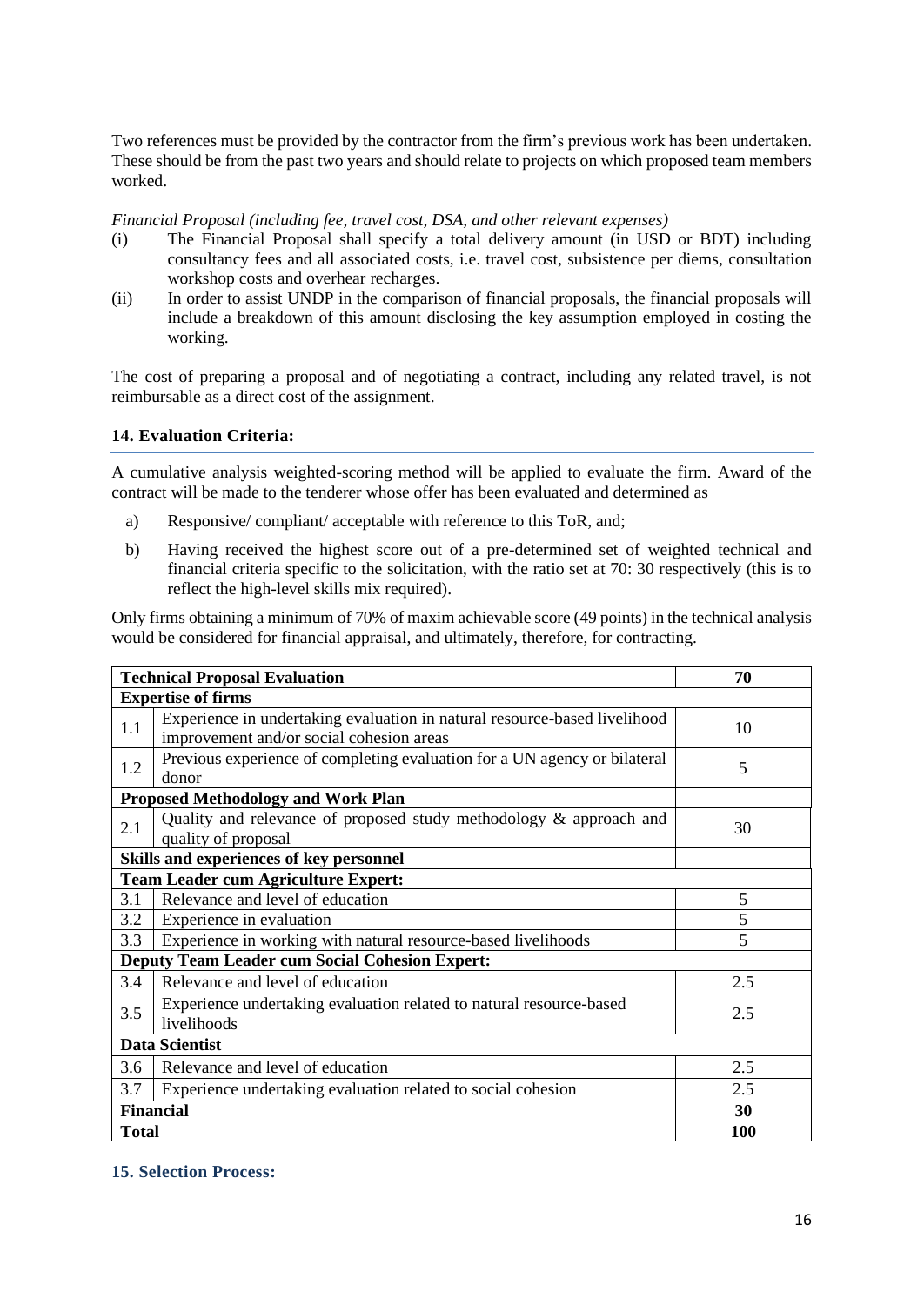The firm will be selected on the basis of the relevant expertise, technical proposal and financial offer received.

| $SL.$ #                 | <b>Particulars</b>                     | Unit | Rate | <b>Total</b> | <b>Remarks</b> |  |  |
|-------------------------|----------------------------------------|------|------|--------------|----------------|--|--|
| 1. Human Resources Cost |                                        |      |      |              |                |  |  |
| 1.1                     | Team Leader cum Agriculture Expert     |      |      |              |                |  |  |
| 1.2                     | Deputy Team Leader cum Social Cohesion |      |      |              |                |  |  |
|                         | Expert                                 |      |      |              |                |  |  |
| 1.3                     | Data Scientist                         |      |      |              |                |  |  |
| 1.4                     | <b>Field Coordinator</b>               |      |      |              |                |  |  |
| 1.5                     | Data Enumerator                        |      |      |              |                |  |  |
| 1.6                     | Other                                  |      |      |              |                |  |  |
|                         | 2. Travel, food and accommodation      |      |      |              |                |  |  |
| 2.1                     | Team Leader cum Agriculture Expert     |      |      |              |                |  |  |
| 2.2                     | Deputy Team Leader cum Social Cohesion |      |      |              |                |  |  |
|                         | Expert                                 |      |      |              |                |  |  |
| 2.3                     | Data Scientist                         |      |      |              |                |  |  |
| 2.4                     | <b>Field Coordinator</b>               |      |      |              |                |  |  |
| 2.5                     | Data Enumerator                        |      |      |              |                |  |  |
| 2.6                     | Other                                  |      |      |              |                |  |  |
|                         | 3. Communication                       |      |      |              |                |  |  |
| 3.1                     | Communication                          |      |      |              |                |  |  |
| 4. Others               |                                        |      |      |              |                |  |  |
| 4.1                     | Specify $\_\$                          |      |      |              |                |  |  |
| 4.2                     | $Specify_$                             |      |      |              |                |  |  |
|                         | Total                                  |      |      |              |                |  |  |

## **16. Budget Format (Please insert rows as applicable):**

# **17. Approval:**

**Name:** Van Nguyen **Designation:** Deputy Resident Representative, UNDP Bangladesh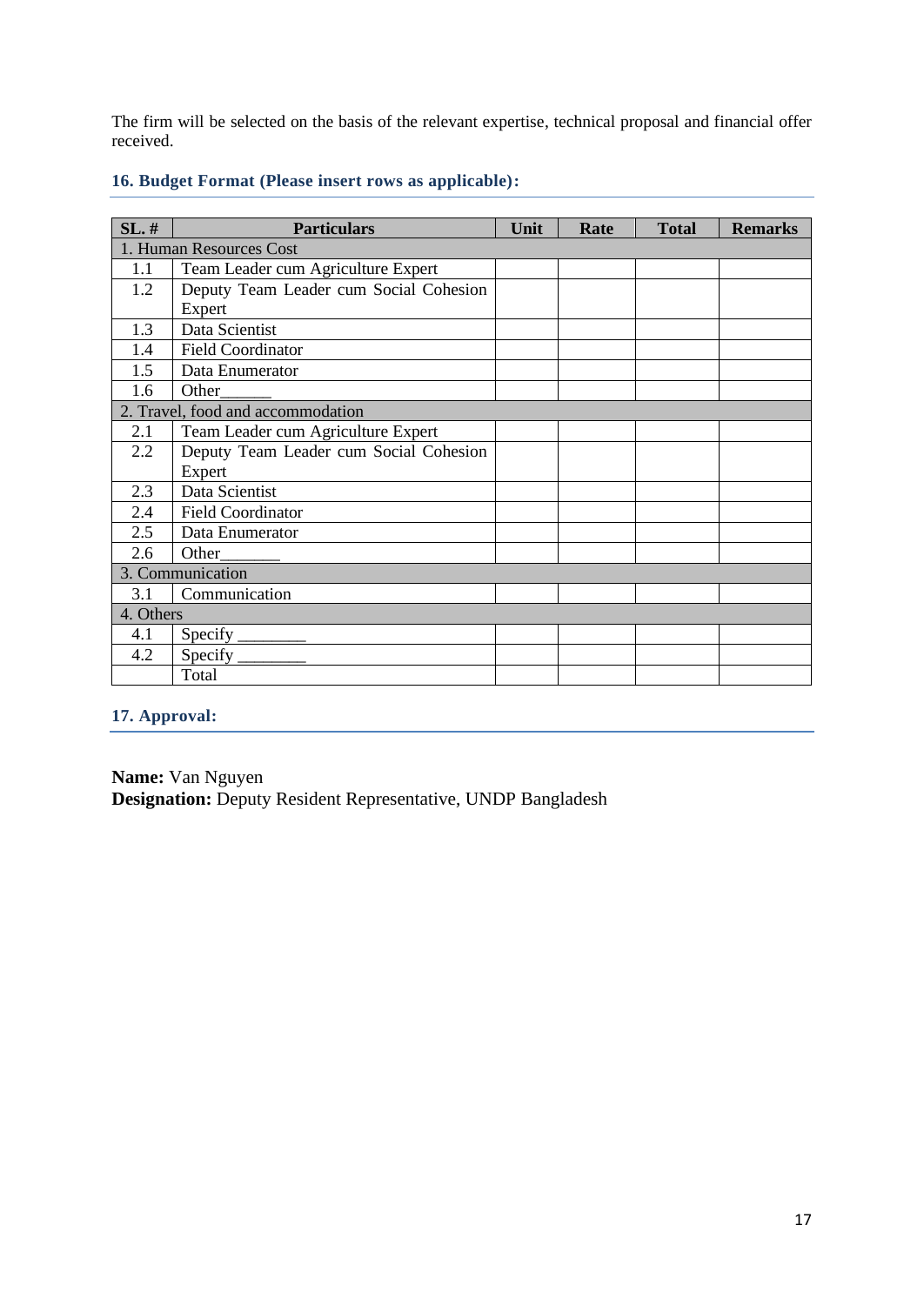## **Annex 1:**

## **Key results aspects of SHARIP:**

## **Results Framework:**

The selected firm needs to use the following **Results Framework** to measure results, progress and deviations so far.

|                         |      | $binmit$ Results Framework (updated considering extension phase).                          |  |  |  |  |
|-------------------------|------|--------------------------------------------------------------------------------------------|--|--|--|--|
| Development             |      | Support to the Host Communities Affected by Rohingya Influx                                |  |  |  |  |
| engagement title        |      |                                                                                            |  |  |  |  |
| Development             |      | To strengthen the socio-economic conditions of poor households of the host communities     |  |  |  |  |
| engagement objective    |      | affected by the Rohingya influx in ten Upazilas of Bandarban and Cox's Bazar districts     |  |  |  |  |
| <b>Impact Indicator</b> |      | % of participating households have increased annual net agricultural income, with at<br>1. |  |  |  |  |
|                         |      | least 50% of IFM-FFS members being women                                                   |  |  |  |  |
|                         |      | 2.<br>% of female farmers enrolled in the IFM-FFS report feeling more empowered            |  |  |  |  |
|                         |      |                                                                                            |  |  |  |  |
|                         |      | % of participating households with improved capacities to cope with the situation of<br>3. |  |  |  |  |
|                         |      | Rohingya influx                                                                            |  |  |  |  |
| <b>Baseline</b>         | Year | 1. 14,000 BDT (annual) <sup>9</sup><br>2018                                                |  |  |  |  |
|                         |      | 2.5%                                                                                       |  |  |  |  |
|                         |      | 3.0%                                                                                       |  |  |  |  |
| Target                  | Year | 2022<br>75% of 54,000 IFM-FFS participating households (40,500 households) have<br>1.      |  |  |  |  |
|                         |      | increased annual net agricultural income by 20% from before joining the                    |  |  |  |  |
|                         |      | IFM-FFS; with at least 50% of IFM-FFS members being women                                  |  |  |  |  |
|                         |      |                                                                                            |  |  |  |  |
|                         |      | 50% of female IFM-FFS farmers (27,000 farmers) have reported feeling<br>2.                 |  |  |  |  |
|                         |      | more empowered (increased income over which they have control, increased                   |  |  |  |  |
|                         |      | participation in decision-making, being able to impart knowledge on                        |  |  |  |  |
|                         |      | improved agroforestry techniques to others)                                                |  |  |  |  |
|                         |      | 50% of participating households (27,000 households) have reported better<br>3.             |  |  |  |  |
|                         |      | coping capacities                                                                          |  |  |  |  |
|                         |      |                                                                                            |  |  |  |  |
| Outcome 1               |      | Agricultural production increased and diversified in targeted communities                  |  |  |  |  |
| Outcome indicator       |      | 1.1 % increase in productivity (hen eggs, chicken meat, vegetables, fruits, fish) in IFM-  |  |  |  |  |
|                         |      | FFS households                                                                             |  |  |  |  |
|                         |      | 1.2 75% of IFM-FFS participating households apply additional farming component and         |  |  |  |  |
|                         |      | improved farming techniques                                                                |  |  |  |  |
|                         |      |                                                                                            |  |  |  |  |
|                         |      | 1.3 80% of households who have received farming input packages as part of SHARIP's         |  |  |  |  |
|                         |      | COVID-19 response report to have resumed their agricultural production disrupted           |  |  |  |  |
|                         |      | by COVID-19                                                                                |  |  |  |  |
| <b>Baseline</b>         | Year | 1.1 Hen eggs (300), chicken meat (24kg), vegetables (85kg), fruits (20kg), fish<br>2018    |  |  |  |  |
|                         |      | $(7kg)^{10}$                                                                               |  |  |  |  |
|                         |      | 1.2 0%                                                                                     |  |  |  |  |
|                         |      | 1.3 0%                                                                                     |  |  |  |  |
| Target                  | Year | 1.1 % increase in productivity <sup>11</sup> (20% hen egg, 30% chicken meat, 25%<br>2022   |  |  |  |  |
|                         |      | vegetables, 20% fruits, 30% fish) across 54,000 IFM-FFS households                         |  |  |  |  |
|                         |      |                                                                                            |  |  |  |  |
|                         |      | 1.2 40,500 participating households apply at least five additional farming                 |  |  |  |  |
|                         |      | component and improved farming techniques                                                  |  |  |  |  |
|                         |      | 1.3 38,640 households report having resumed their agricultural production                  |  |  |  |  |
|                         |      | disrupted by COVID-19                                                                      |  |  |  |  |
|                         |      |                                                                                            |  |  |  |  |
| Output 1.1              |      | Enhanced knowledge and skills of communities, farmers, Farmer Facilitators, local          |  |  |  |  |
|                         |      | service providers, and monitors on improved agricultural practices                         |  |  |  |  |
| Output indicator        |      | Number of farmers who have completed the IFM-FFS and/or agroforestry<br>1.1.1              |  |  |  |  |
|                         |      |                                                                                            |  |  |  |  |
|                         |      | sessions, at least 50% of women                                                            |  |  |  |  |

*SHARIP Results Framework* **(updated considering extension phase):**

 $9<sup>9</sup>$  Data triangulation method using primary, secondary and expert advice was used to calculate this baseline information.

<sup>10</sup> All are annual production

<sup>&</sup>lt;sup>11</sup> Increase in productivity means eggs per HH, chicken meat kg/HH, fruits kg/HH, vegetables and fish kg/HH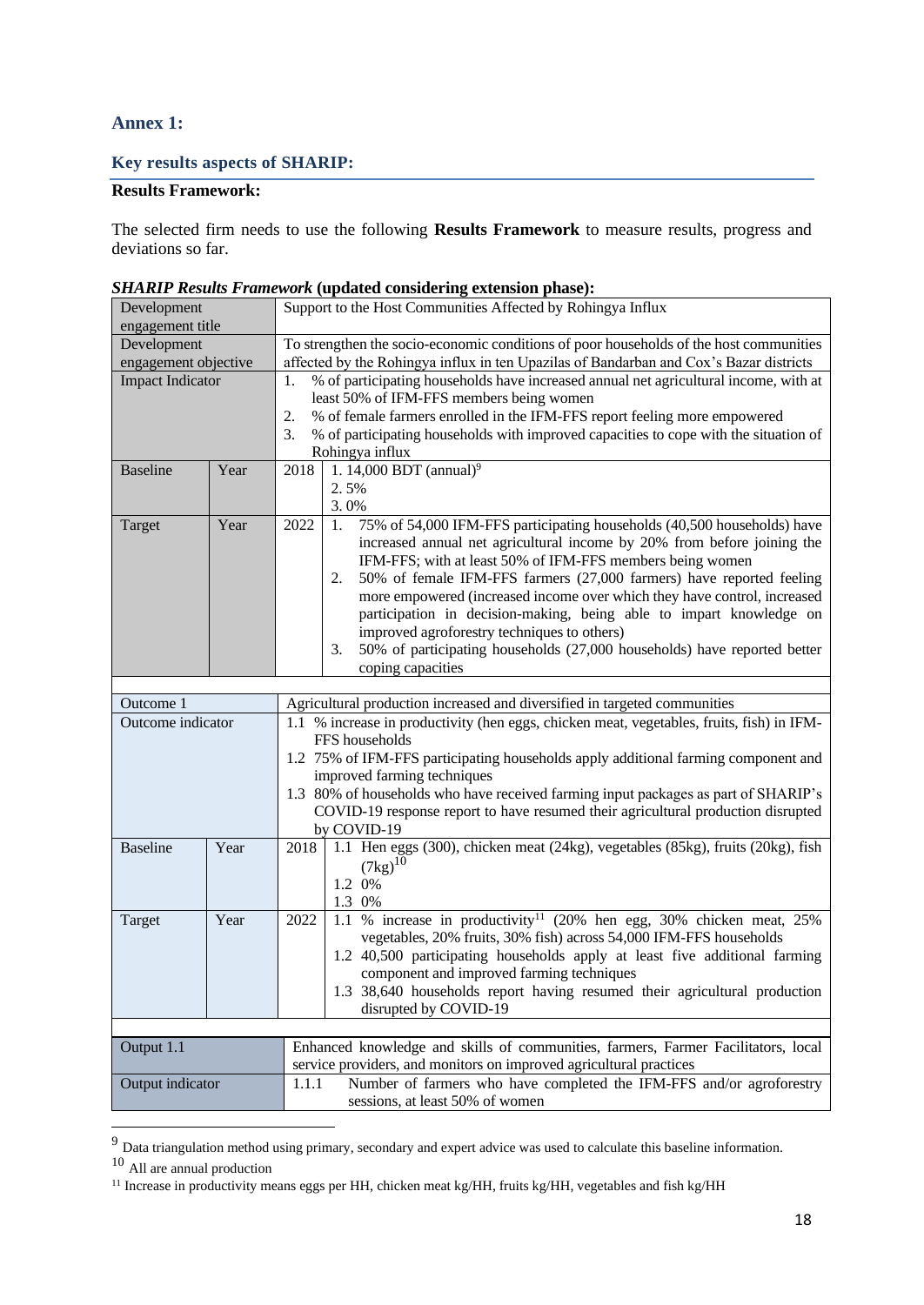|                 |                   | 1.1.2 |                                                                                                                              | Number of Master Trainers developed and running Training of Farmer        |  |  |  |
|-----------------|-------------------|-------|------------------------------------------------------------------------------------------------------------------------------|---------------------------------------------------------------------------|--|--|--|
|                 |                   |       |                                                                                                                              | Facilitators, at least 30% of women                                       |  |  |  |
|                 |                   | 1.1.3 |                                                                                                                              | Number of Farmer Facilitators developed and conducting IFM-FFS sessions,  |  |  |  |
|                 |                   |       |                                                                                                                              | at least 40% of women                                                     |  |  |  |
|                 |                   | 1.1.4 |                                                                                                                              | Number of local service providers (LSP), i.e. Community Livestock Workers |  |  |  |
|                 |                   |       | and Community Aquaculture Resource Persons, providing support to                                                             |                                                                           |  |  |  |
|                 |                   | 1.1.5 | communities, at least 30% of the LSPs being women<br>Number of monitoring visits by Government line agencies (DAE, DLS, DoF) |                                                                           |  |  |  |
|                 |                   |       | and follow up support made to IFM-FFS communities                                                                            |                                                                           |  |  |  |
|                 |                   | 1.1.6 |                                                                                                                              | Number of monitoring visits organized to support IFM-FFS communities by   |  |  |  |
|                 |                   |       |                                                                                                                              | local Government Institutions (Union Parishad, Upazila Parishad)          |  |  |  |
|                 |                   | 1.1.7 | Number of functional IFM-FFS groups, with at least 50% of the group                                                          |                                                                           |  |  |  |
|                 |                   |       | members being women                                                                                                          |                                                                           |  |  |  |
|                 |                   | 1.1.8 |                                                                                                                              | Number of IFM-FFS modules printed                                         |  |  |  |
|                 |                   | 1.1.9 |                                                                                                                              | Number of farmers growing high-value agroforestry products, at least 50%  |  |  |  |
| <b>Baseline</b> | Year              | 2018  |                                                                                                                              | being women<br>$0^{12}$                                                   |  |  |  |
|                 |                   |       | 1.1.1<br>1.1.2                                                                                                               | $\boldsymbol{0}$                                                          |  |  |  |
|                 |                   |       | 1.1.3                                                                                                                        | $\boldsymbol{0}$                                                          |  |  |  |
|                 |                   |       | 1.1.4                                                                                                                        | $\boldsymbol{0}$                                                          |  |  |  |
|                 |                   |       | 1.1.5                                                                                                                        | $\boldsymbol{0}$                                                          |  |  |  |
|                 |                   |       | 1.1.6                                                                                                                        | $\boldsymbol{0}$                                                          |  |  |  |
|                 |                   |       | 1.1.7                                                                                                                        | $\overline{0}$                                                            |  |  |  |
|                 |                   |       | 1.1.8                                                                                                                        | $\boldsymbol{0}$                                                          |  |  |  |
|                 |                   |       | 1.1.9                                                                                                                        | $\boldsymbol{0}$                                                          |  |  |  |
| Target          | Year 1            | 2018  | 1.1.1                                                                                                                        | 0 farmer                                                                  |  |  |  |
| (achievement)   |                   |       | 1.1.2                                                                                                                        | <b>6 Master Trainers</b>                                                  |  |  |  |
|                 |                   |       | 1.1.3                                                                                                                        | 58 Farmer Facilitators                                                    |  |  |  |
|                 |                   |       | 1.1.4<br>1.1.5                                                                                                               | 0 local service providers<br>46 visits by Government line agencies        |  |  |  |
|                 |                   |       | 1.1.6                                                                                                                        | 133 visits by local administration                                        |  |  |  |
|                 |                   |       | 1.1.7                                                                                                                        | 0 IFM-FFS groups                                                          |  |  |  |
|                 |                   |       | 1.1.8                                                                                                                        | 0 modules                                                                 |  |  |  |
|                 |                   |       | 1.1.9                                                                                                                        | 0 farmers                                                                 |  |  |  |
| Target          | Year <sub>2</sub> | 2019  | 1.1.1                                                                                                                        | 1,613 farmers                                                             |  |  |  |
| (achievement)   |                   |       | 1.1.2                                                                                                                        | 7 Master Trainers                                                         |  |  |  |
|                 |                   |       | 1.1.3                                                                                                                        | 154 Farmer Facilitators                                                   |  |  |  |
|                 |                   |       | 1.1.4                                                                                                                        | 30 local service providers                                                |  |  |  |
|                 |                   |       | 1.1.5<br>1.1.6                                                                                                               | 146 visits by Government line agencies                                    |  |  |  |
|                 |                   |       | 1.1.7                                                                                                                        | 126 visits by local administration<br>212 IFM-FFS groups                  |  |  |  |
|                 |                   |       | 1.1.8                                                                                                                        | 10 modules                                                                |  |  |  |
|                 |                   |       | 1.1.9                                                                                                                        | 0 farmers                                                                 |  |  |  |
| Target          | Year <sub>3</sub> | 2020  | 1.1.1                                                                                                                        | 27,360 farmers                                                            |  |  |  |
| (accumulated    |                   |       | 1.1.2                                                                                                                        | 20 Master Trainers                                                        |  |  |  |
| figures)        |                   |       | 1.1.3                                                                                                                        | 267 Farmer Facilitators                                                   |  |  |  |
|                 |                   |       | 1.1.4                                                                                                                        | 70 local service providers                                                |  |  |  |
|                 |                   |       | 1.1.5                                                                                                                        | 1,600 visits by Government line agencies                                  |  |  |  |
|                 |                   |       | 1.1.6                                                                                                                        | 159 visits by local administration                                        |  |  |  |
|                 |                   |       | 1.1.7<br>1.1.8                                                                                                               | 912 IFM-FFS groups<br>12 modules                                          |  |  |  |
|                 |                   |       | 1.1.9                                                                                                                        | 0 farmers                                                                 |  |  |  |
| Target          | Year 4            | 2021  | 1.1.1                                                                                                                        | 45,120 farmers                                                            |  |  |  |
| (accumulated    |                   |       | 1.1.2                                                                                                                        | <b>30 Master Trainers</b>                                                 |  |  |  |
| figures)        |                   |       | 1.1.3                                                                                                                        | 563 Farmer Facilitators                                                   |  |  |  |
|                 |                   |       | 1.1.4                                                                                                                        | 80 local service providers                                                |  |  |  |
|                 |                   |       | 1.1.5                                                                                                                        | 2,784 visits by Government line agencies                                  |  |  |  |
|                 |                   |       | 1.1.6                                                                                                                        | 240 visits by local administration                                        |  |  |  |

 $\frac{12}{12}$  All are 0 because of output indicators. All of them will be generated through the project's intervention/activities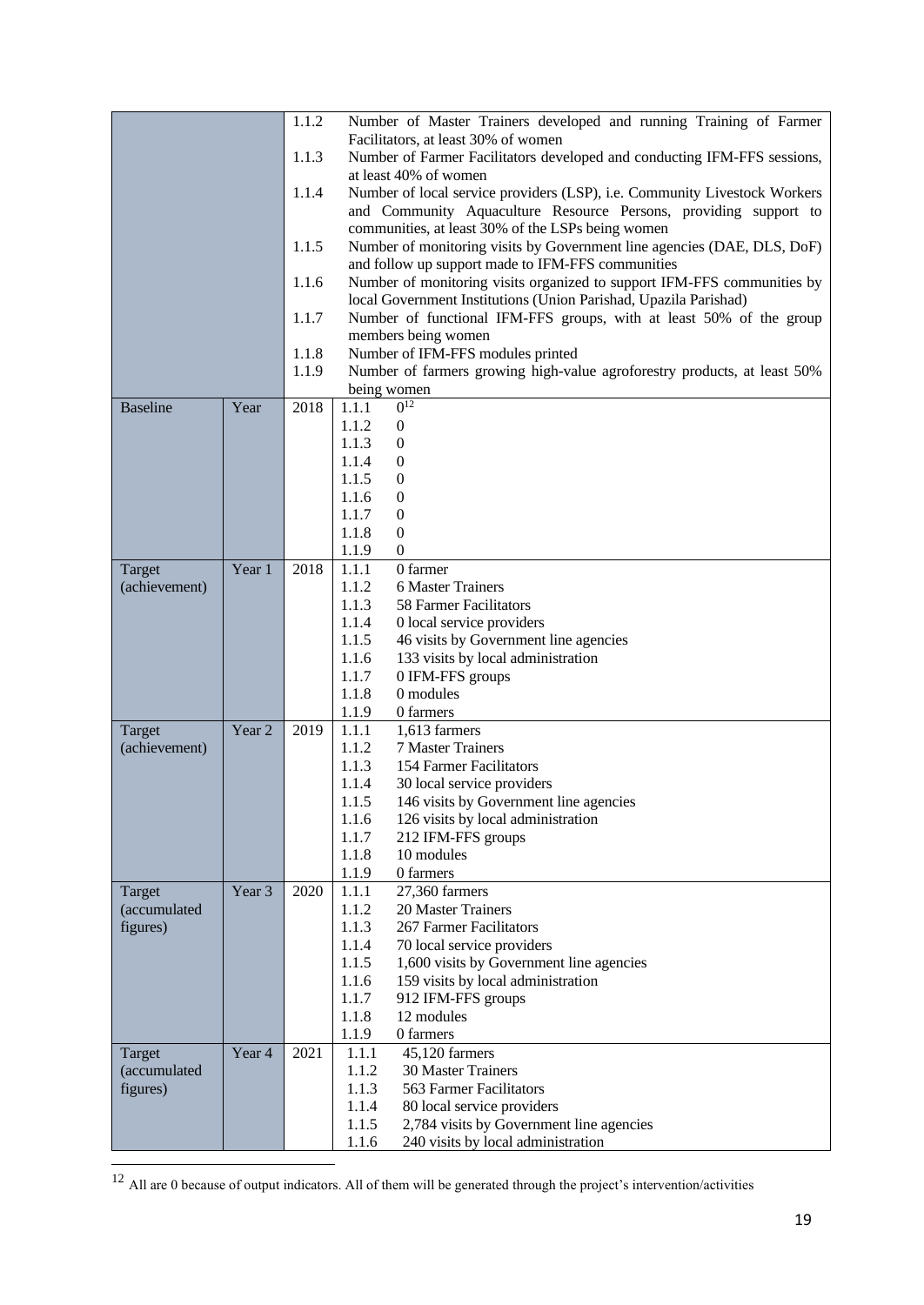|                  |                   |       | 1.1.7     | 1,504 IFM-FFS groups                                                                  |
|------------------|-------------------|-------|-----------|---------------------------------------------------------------------------------------|
|                  |                   |       | 1.1.8     | 12 modules                                                                            |
|                  |                   |       | 1.1.9     | 180 farmers                                                                           |
| Target           | Year 5            | 2022  | 1.1.1     | 54,000 farmers                                                                        |
| (accumulated     |                   |       | 1.1.2     | <b>30 Master Trainers</b>                                                             |
|                  |                   |       |           | 563 Farmer Facilitators                                                               |
| figures)         |                   |       | 1.1.3     |                                                                                       |
|                  |                   |       | 1.1.4     | 80 local service providers                                                            |
|                  |                   |       | 1.1.5     | 3,080 visits by Government line agencies                                              |
|                  |                   |       | 1.1.6     | 304 visits by local administration                                                    |
|                  |                   |       | 1.1.7     | 1,800 IFM-FFS groups                                                                  |
|                  |                   |       | 1.1.8     | 12 modules                                                                            |
|                  |                   |       | 1.1.9     | 360 farmers                                                                           |
|                  |                   |       |           |                                                                                       |
| Output 1.2       |                   |       |           | Market linkage and access to quality farming (including agroforestry) inputs enhanced |
| Output indicator |                   | 1.2.1 |           | Access of participating farmers to high quality farming inputs (including             |
|                  |                   |       |           | agroforestry), at least 30% of these farmers are women (disaggregated by location)    |
|                  |                   | 1.2.2 |           | % of new collection points operating (bulking and trading) on an average twice        |
|                  |                   |       |           | in a week, with at least 30% women in leadership roles (disaggregated by              |
|                  |                   |       | location) |                                                                                       |
|                  |                   | 1.2.3 |           | Number of new agroforestry-based small enterprises (i.e. nursery growers /            |
|                  |                   |       |           | women entrepreneurs doing value addition at local level/high value crop               |
|                  |                   |       |           | producers / beekeepers / vermicompost producers) providing support to                 |
|                  |                   |       |           | communities, at least 20% being women                                                 |
|                  |                   | 1.2.4 |           | Number of farming households affected by COVID-19 have received quality               |
|                  |                   |       |           | farming input to restore their agricultural production                                |
| <b>Baseline</b>  | Year              | 2018  | 1.2.1     | 5%13                                                                                  |
|                  |                   |       | 1.2.2     | $0\%$                                                                                 |
|                  |                   |       | 1.2.3     | $0\%$                                                                                 |
|                  |                   |       | 1.2.4     | 0%                                                                                    |
| Target           | Year 1            | 2018  | 1.2.1     | 0% of participating farmers have access to high quality farming inputs                |
| (achievement)    |                   |       | 1.2.2     | 0 new collection points                                                               |
|                  |                   |       | 1.2.3     | 0 nursery growers, 0 women entrepreneurs                                              |
|                  |                   |       | 1.2.4     | 0 households have received farming input as part of the COVID-19                      |
|                  |                   |       |           | emergency response                                                                    |
| Target           | Year <sub>2</sub> | 2019  | 1.2.1     | 22% of participating farmers (350 farmers) have access to high quality                |
| (achievement)    |                   |       |           | farming inputs                                                                        |
|                  |                   |       | 1.2.2     | 0 new collection points                                                               |
|                  |                   |       | 1.2.3     | 0 nursery growers, 0 women entrepreneurs, 0 high value crop                           |
|                  |                   |       |           | producers, 0 beekeepers, 0 vermicompost producers                                     |
|                  |                   |       | 1.2.4     | 0 households have received farming input as part of the COVID-19                      |
|                  |                   |       |           | emergency response                                                                    |
| Target           | Year 3            | 2020  | 1.2.1     | 40% of participating farmers (10,944 farmers) have access to high                     |
| (accumulated     |                   |       |           | quality farming inputs                                                                |
| figures)         |                   |       | 1.2.2     | 80% of 26 new collection points                                                       |
|                  |                   |       | 1.2.3     | 45 nursery growers, 0 women entrepreneurs, 0 high value crop                          |
|                  |                   |       |           | producers, 0 beekeepers, 0 vermicompost producers                                     |
|                  |                   |       | 1.2.4     | 48,300 households have received farming input as part of the COVID-                   |
|                  |                   |       |           | 19 emergency response                                                                 |
| Target           | Year 4            | 2021  | 1.2.1     | $60\%$ of participating farmers (27,972 farmers) have access to high                  |
| (accumulated     |                   |       |           | quality farming inputs                                                                |
| figures)         |                   |       | 1.2.2     | 80% of 56 new collection points                                                       |
|                  |                   |       |           | 65 nursery growers, 90 women entrepreneurs, 60 high value crop                        |
|                  |                   |       | 1.2.3     |                                                                                       |
|                  |                   |       |           | producers, 60 beekeepers, 60 vermicompost producers                                   |
|                  |                   |       | 1.2.4     | 48,300 households have received farming input as part of the COVID-                   |
|                  |                   |       |           | 19 emergency response                                                                 |

<sup>&</sup>lt;sup>13</sup> Data triangulation method using primary, secondary and expert advice was used to calculate this baseline information.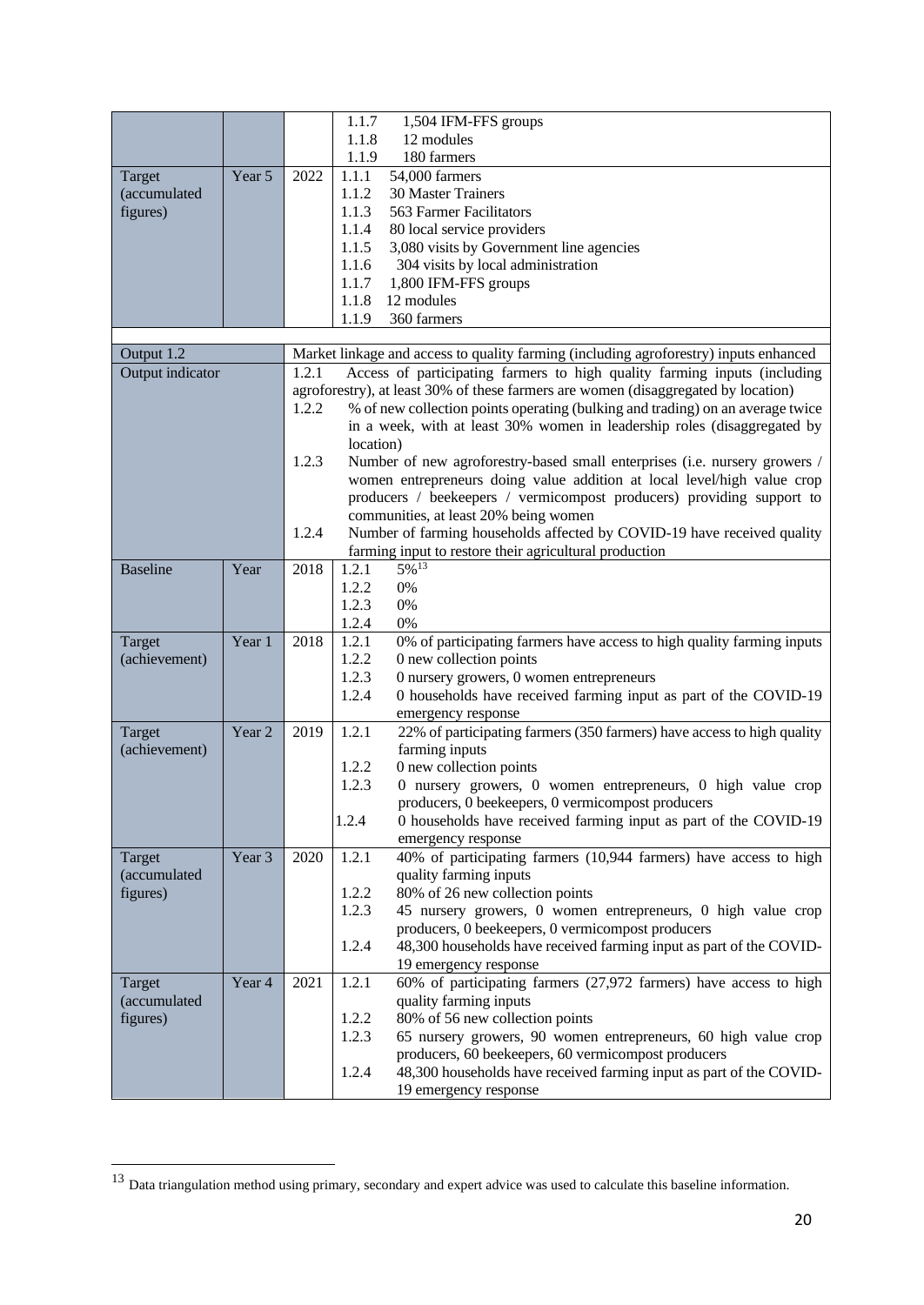| Target       | Year 5 | 2022 | 1.2.1                  | 60% of participating farmers (32,400 farmers) have access to high   |  |  |
|--------------|--------|------|------------------------|---------------------------------------------------------------------|--|--|
| (accumulated |        |      | quality farming inputs |                                                                     |  |  |
| figures)     |        |      | 1.2.2                  | 80% of 56 new collection points                                     |  |  |
|              |        |      | 1.2.3                  | 65 nursery growers, 150 women entrepreneurs, 90 high value crop     |  |  |
|              |        |      |                        | producers, 90 beekeepers, 60 vermicompost producers                 |  |  |
|              |        |      | 1.2.4                  | 48,300 households have received farming input as part of the COVID- |  |  |
|              |        |      |                        | 19 emergency response                                               |  |  |

| Outcome 2         |                   | Agroforestry production increased sustainably                                    |                                                                                                                                                                                                                                                                                                                                                                                                                                 |  |  |  |
|-------------------|-------------------|----------------------------------------------------------------------------------|---------------------------------------------------------------------------------------------------------------------------------------------------------------------------------------------------------------------------------------------------------------------------------------------------------------------------------------------------------------------------------------------------------------------------------|--|--|--|
| Outcome indicator |                   | Increase in area of lands (in ha) under firewood, bamboo and vegetation coverage |                                                                                                                                                                                                                                                                                                                                                                                                                                 |  |  |  |
| <b>Baseline</b>   | Year              | 0% 14<br>2018                                                                    |                                                                                                                                                                                                                                                                                                                                                                                                                                 |  |  |  |
| Target            | Year              | 2022<br>1,000 hectares (ha)                                                      |                                                                                                                                                                                                                                                                                                                                                                                                                                 |  |  |  |
| Output 2.1        |                   |                                                                                  | Improved knowledge and skills of community people on agroforestry systems                                                                                                                                                                                                                                                                                                                                                       |  |  |  |
| Output indicator  |                   | 2.1.1<br>2.1.2<br>2.1.3                                                          | Number of IFM-FFS communities implementing Agroforestry Development<br>Plans (disaggregated by location), with at least 30% of the community<br>members involved in drafting the Plans being women<br>% of trained farmers implementing improved agroforestry systems<br>(disaggregated by location). At least 50% of these farmers are women<br>Number of seedlings distributed to implement Agroforestry Development<br>Plans |  |  |  |
| <b>Baseline</b>   | Year              | 2018                                                                             | $0\frac{ }{6}$ <sup>15</sup><br>2.1.1<br>2.1.2<br>0%                                                                                                                                                                                                                                                                                                                                                                            |  |  |  |
|                   |                   |                                                                                  | 2.1.3<br>0 seedlings                                                                                                                                                                                                                                                                                                                                                                                                            |  |  |  |
| Target            | Year 1            | 2018                                                                             | 0 Agroforestry Development Plans<br>2.1.1                                                                                                                                                                                                                                                                                                                                                                                       |  |  |  |
| (achievement)     |                   |                                                                                  | 2.1.2<br>0 farmers with improved agroforestry systems                                                                                                                                                                                                                                                                                                                                                                           |  |  |  |
|                   |                   |                                                                                  | 2.1.3<br>0 seedlings distributed                                                                                                                                                                                                                                                                                                                                                                                                |  |  |  |
| Target            | Year <sub>2</sub> | 2019                                                                             | 2.1.1<br>0 Agroforestry Development Plans                                                                                                                                                                                                                                                                                                                                                                                       |  |  |  |
| (achievement)     |                   |                                                                                  | 2.1.2<br>0 farmers with improved agroforestry systems                                                                                                                                                                                                                                                                                                                                                                           |  |  |  |
|                   |                   |                                                                                  | 0 seedlings distributed<br>2.1.3                                                                                                                                                                                                                                                                                                                                                                                                |  |  |  |
| Target            | Year 3            | 2020                                                                             | 2.1.1<br>912 Agroforestry Development Plans                                                                                                                                                                                                                                                                                                                                                                                     |  |  |  |
| (accumulated      |                   |                                                                                  | 2.1.2<br>80% of 27,360 farmers (21,888 farmers) with improved agroforestry                                                                                                                                                                                                                                                                                                                                                      |  |  |  |
| figures)          |                   |                                                                                  | systems                                                                                                                                                                                                                                                                                                                                                                                                                         |  |  |  |
| Target            | Year 4            | 2021                                                                             | 2.1.3<br>0 seedlings distributed<br>1,504 Agroforestry Development Plans<br>2.1.1                                                                                                                                                                                                                                                                                                                                               |  |  |  |
| (accumulated      |                   |                                                                                  | 80% of 45,120 farmers (36,096 farmers) with improved agroforestry<br>2.1.2                                                                                                                                                                                                                                                                                                                                                      |  |  |  |
| figures)          |                   |                                                                                  | systems                                                                                                                                                                                                                                                                                                                                                                                                                         |  |  |  |
|                   |                   |                                                                                  | 2.1.3<br>93,240 seedlings distributed                                                                                                                                                                                                                                                                                                                                                                                           |  |  |  |
| Target            | Year 5            | 2022                                                                             | 1,800 Agroforestry Development Plans<br>2.1.1                                                                                                                                                                                                                                                                                                                                                                                   |  |  |  |
| (accumulated      |                   |                                                                                  | 2.1.2<br>80% of 54,000 farmers (43,200 farmers) with improved agroforestry                                                                                                                                                                                                                                                                                                                                                      |  |  |  |
| figures)          |                   |                                                                                  | systems                                                                                                                                                                                                                                                                                                                                                                                                                         |  |  |  |
|                   |                   |                                                                                  | 133,200 seedlings distributed<br>2.1.3                                                                                                                                                                                                                                                                                                                                                                                          |  |  |  |

| Outcome 3               | Social cohesion increased                                                                                                                                                                          |  |  |  |
|-------------------------|----------------------------------------------------------------------------------------------------------------------------------------------------------------------------------------------------|--|--|--|
| Outcome indicator       | 3.1 Number of disputes/conflicts mediated by Local Volunteer Mediators Forums<br>(LVMFs)                                                                                                           |  |  |  |
|                         | % of farmers participating in the courty and sessions organized for the IFM-FFS<br>3.2<br>report that they feel confident to address disputes and conflicts at household and/or<br>community level |  |  |  |
|                         | Number and percentage of youths participating in social cohesion activities report<br>3.3<br>actively apply their knowledge to enhance social cohesion in their local area                         |  |  |  |
|                         | 3.4 Number of households who have received direct livelihood support to cope with<br>the COVID-19 crisis                                                                                           |  |  |  |
|                         | Number of households who have received information on COVID-19 on the<br>3.5<br>potential negative impact of COVID-19 on social cohesion                                                           |  |  |  |
| <b>Baseline</b><br>Year | 3.10<br>2018                                                                                                                                                                                       |  |  |  |
|                         |                                                                                                                                                                                                    |  |  |  |

 $14$  0 because the project will introduce the standard agroforestry plan

<sup>&</sup>lt;sup>15</sup> All will be generated from project activities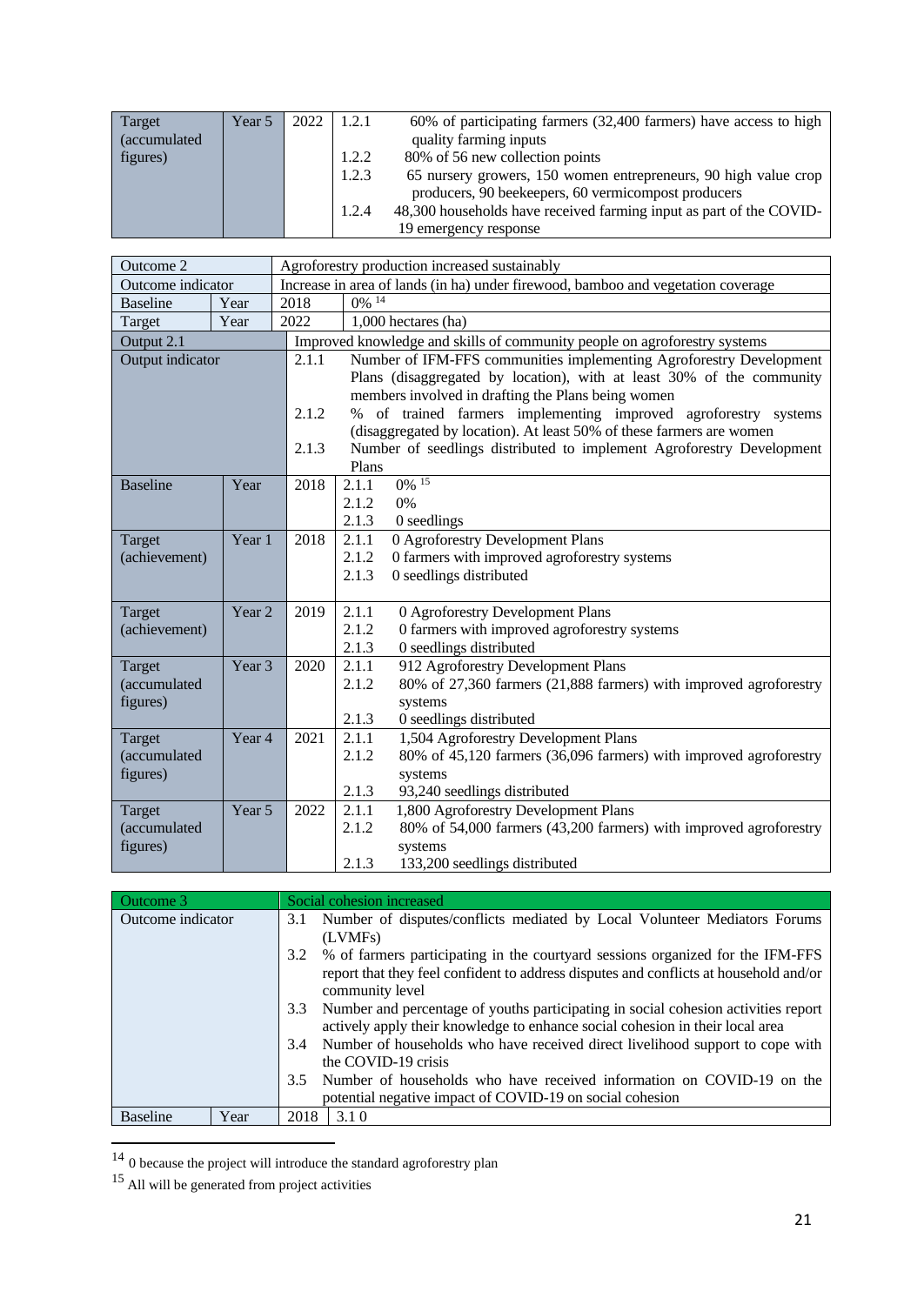|                 |                                                                     |      | 3.20%                                                                                                                 |                                                                                          |  |  |  |  |  |
|-----------------|---------------------------------------------------------------------|------|-----------------------------------------------------------------------------------------------------------------------|------------------------------------------------------------------------------------------|--|--|--|--|--|
|                 |                                                                     |      | 3.35%                                                                                                                 |                                                                                          |  |  |  |  |  |
|                 |                                                                     |      | 3.40                                                                                                                  |                                                                                          |  |  |  |  |  |
|                 |                                                                     |      | $3.5 \ 0$                                                                                                             |                                                                                          |  |  |  |  |  |
| Target          | Year                                                                | 2022 | 3.1 1,000 disputes/conflicts mediated by Local Volunteer Mediators Forums                                             |                                                                                          |  |  |  |  |  |
|                 |                                                                     |      | (LVMFs)                                                                                                               |                                                                                          |  |  |  |  |  |
|                 |                                                                     |      | 3.2 70% of farmers participating in the courty and sessions organized for the                                         |                                                                                          |  |  |  |  |  |
|                 |                                                                     |      | IFM-FFS feel confident to address disputes and conflicts at household                                                 |                                                                                          |  |  |  |  |  |
|                 |                                                                     |      | and/or community level                                                                                                |                                                                                          |  |  |  |  |  |
|                 |                                                                     |      | 3.3 2,500 youth (75%) actively apply their knowledge to enhance social                                                |                                                                                          |  |  |  |  |  |
|                 |                                                                     |      | cohesion in their local area                                                                                          |                                                                                          |  |  |  |  |  |
|                 |                                                                     |      | 3.4 48,300 households have received COVID-19 solidarity packages (food, cash                                          |                                                                                          |  |  |  |  |  |
|                 |                                                                     |      | and hygiene items)                                                                                                    |                                                                                          |  |  |  |  |  |
|                 |                                                                     |      | 3.5 96,600 households have received information on COVID-19 on the                                                    |                                                                                          |  |  |  |  |  |
|                 |                                                                     |      | potential negative impact of COVID-19 on social cohesion through posters,                                             |                                                                                          |  |  |  |  |  |
|                 |                                                                     |      |                                                                                                                       | radio programmes and miking events.                                                      |  |  |  |  |  |
| Output 3.1      |                                                                     |      |                                                                                                                       | Communities have enhanced capacities and skills in conflict resolution, gender and youth |  |  |  |  |  |
|                 |                                                                     |      |                                                                                                                       | engagement contributing to limiting negative effects of influx                           |  |  |  |  |  |
|                 |                                                                     |      |                                                                                                                       |                                                                                          |  |  |  |  |  |
| Output          | 3.1.1                                                               |      |                                                                                                                       | % of participating IFM-FFS households engaged in various community groups/forums         |  |  |  |  |  |
| Indicator       | 3.1.2                                                               |      |                                                                                                                       | Number of Local Volunteer Mediators Forum (LVMF) operational at Upazila and Union        |  |  |  |  |  |
|                 |                                                                     |      |                                                                                                                       | level, with a particular focus on domestic violence and with presence of at least 30%    |  |  |  |  |  |
|                 | 3.1.3                                                               |      | women in the LVMF executive committees<br>Number of courtyard sessions organized for IFM-FFS members to enhance their |                                                                                          |  |  |  |  |  |
|                 |                                                                     |      | knowledge on leadership, conflict management and gender equality                                                      |                                                                                          |  |  |  |  |  |
|                 | 3.1.4                                                               |      | Number of events specifically targeting youth and their engagement in promotion of social                             |                                                                                          |  |  |  |  |  |
|                 |                                                                     |      | cohesion, tolerance and conflict prevention                                                                           |                                                                                          |  |  |  |  |  |
|                 | 3.1.5                                                               |      | Number of initiatives taken by the community groups/forums (World Environment Day,                                    |                                                                                          |  |  |  |  |  |
|                 |                                                                     |      | International Women's Day, World Peace Day, World Water Day, Human Rights Day) at                                     |                                                                                          |  |  |  |  |  |
|                 | Upazila level observed with engagement of all relevant stakeholders |      |                                                                                                                       |                                                                                          |  |  |  |  |  |
| <b>Baseline</b> | Year                                                                | 2018 | 3.1.1                                                                                                                 | 0% 16                                                                                    |  |  |  |  |  |
|                 |                                                                     |      | 3.1.2                                                                                                                 | 0 Local Volunteer Mediators Forums                                                       |  |  |  |  |  |
|                 |                                                                     |      | 3.1.3                                                                                                                 | 0 sessions                                                                               |  |  |  |  |  |
|                 |                                                                     |      | 3.1.4                                                                                                                 | 5 youth events                                                                           |  |  |  |  |  |
|                 |                                                                     |      | 3.1.5                                                                                                                 | 3 events                                                                                 |  |  |  |  |  |
| Target          | Year 1                                                              | 2018 | 3.1.1                                                                                                                 | 0% of participating IFM-FFS households engaged in various                                |  |  |  |  |  |
| (achievement)   |                                                                     |      |                                                                                                                       | community groups/forums                                                                  |  |  |  |  |  |
|                 |                                                                     |      | 3.1.2                                                                                                                 | 0 Local Volunteer Mediators Forums                                                       |  |  |  |  |  |
|                 |                                                                     |      | 3.1.3                                                                                                                 | 0 courtyard sessions                                                                     |  |  |  |  |  |
|                 |                                                                     |      | 3.1.4<br>0 youth events                                                                                               |                                                                                          |  |  |  |  |  |
|                 |                                                                     |      | 3.1.5                                                                                                                 | 0 events                                                                                 |  |  |  |  |  |
| Target          | Year 2                                                              | 2019 | 3.1.1                                                                                                                 | 0% of participating IFM-FFS households engaged in various                                |  |  |  |  |  |
| (achievement)   |                                                                     |      |                                                                                                                       | community groups/forums                                                                  |  |  |  |  |  |
|                 |                                                                     |      | 3.1.2<br>3.1.3                                                                                                        | 0 Local Volunteer Mediators Forums                                                       |  |  |  |  |  |
|                 |                                                                     |      | 3.1.4                                                                                                                 | 0 courtyard sessions<br>0 youth events                                                   |  |  |  |  |  |
|                 |                                                                     |      | 3.1.5                                                                                                                 | 0 events                                                                                 |  |  |  |  |  |
| Target          | Year 3                                                              | 2020 | 3.1.1                                                                                                                 | 40% of participating IFM-FFS households engaged in various                               |  |  |  |  |  |
| (accumulated    |                                                                     |      |                                                                                                                       | community groups/forums                                                                  |  |  |  |  |  |
| figures)        |                                                                     |      | 3.1.2                                                                                                                 | 6 Local Volunteer Mediators Forums; 300 local level disputes/conflicts                   |  |  |  |  |  |
|                 |                                                                     |      |                                                                                                                       | mediated                                                                                 |  |  |  |  |  |
|                 |                                                                     |      | 3.1.3                                                                                                                 | 513 courtyard sessions                                                                   |  |  |  |  |  |
|                 |                                                                     |      | 3.1.4                                                                                                                 | 53 youth events                                                                          |  |  |  |  |  |
|                 |                                                                     |      | 3.1.5                                                                                                                 | 89 events                                                                                |  |  |  |  |  |
| Target          | Year 4                                                              | 2021 | 3.1.1                                                                                                                 | 60% of participating IFM-FFS households engaged in various                               |  |  |  |  |  |
| (accumulated    |                                                                     |      |                                                                                                                       | community groups/forums                                                                  |  |  |  |  |  |
| figures)        |                                                                     |      |                                                                                                                       |                                                                                          |  |  |  |  |  |

<sup>&</sup>lt;sup>16</sup> All will be generated from direct project intervention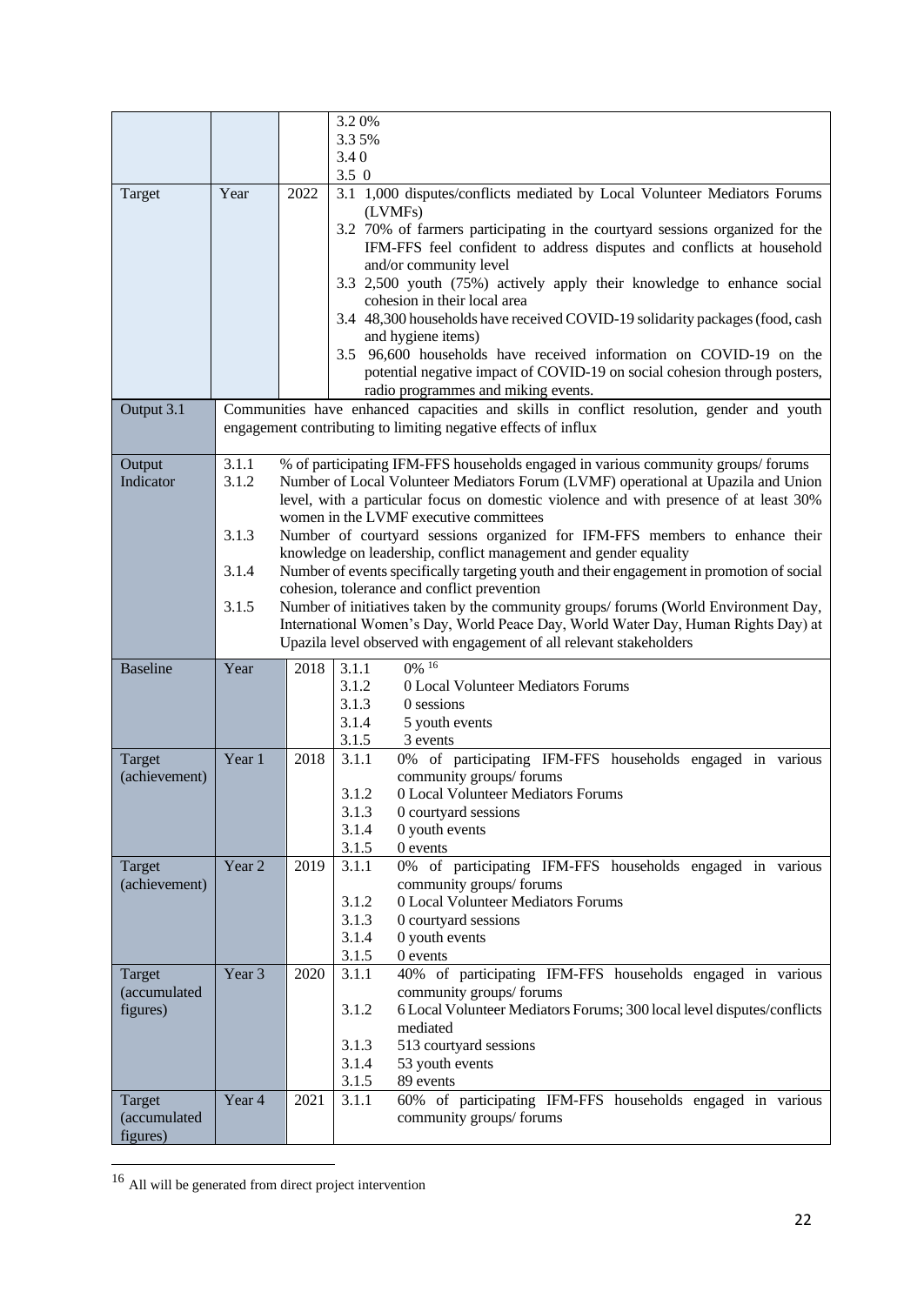|              |        |      | 3.1.2 | Local Volunteer Mediators<br>700<br>Forums:<br>10<br>local | level |  |  |  |  |  |  |
|--------------|--------|------|-------|------------------------------------------------------------|-------|--|--|--|--|--|--|
|              |        |      |       | disputes/conflicts mediated                                |       |  |  |  |  |  |  |
|              |        |      | 3.1.3 | 4,000 courtyard sessions                                   |       |  |  |  |  |  |  |
|              |        |      | 3.1.4 | 150 youth events                                           |       |  |  |  |  |  |  |
|              |        |      | 3.1.5 | 200 events                                                 |       |  |  |  |  |  |  |
| Target       | Year 5 | 2022 | 3.1.1 | 60% of participating IFM-FFS households engaged in various |       |  |  |  |  |  |  |
| (accumulated |        |      |       | community groups/forums                                    |       |  |  |  |  |  |  |
| figures)     |        |      | 3.1.2 | 10 Local Volunteer Mediators Forums; 1,000<br>local        | level |  |  |  |  |  |  |
|              |        |      |       | disputes/conflicts mediated                                |       |  |  |  |  |  |  |
|              |        |      | 3.1.3 | 7,000 courtyard sessions                                   |       |  |  |  |  |  |  |
|              |        |      | 3.1.4 | 250 youth events                                           |       |  |  |  |  |  |  |
|              |        |      | 3.1.5 | 300 events                                                 |       |  |  |  |  |  |  |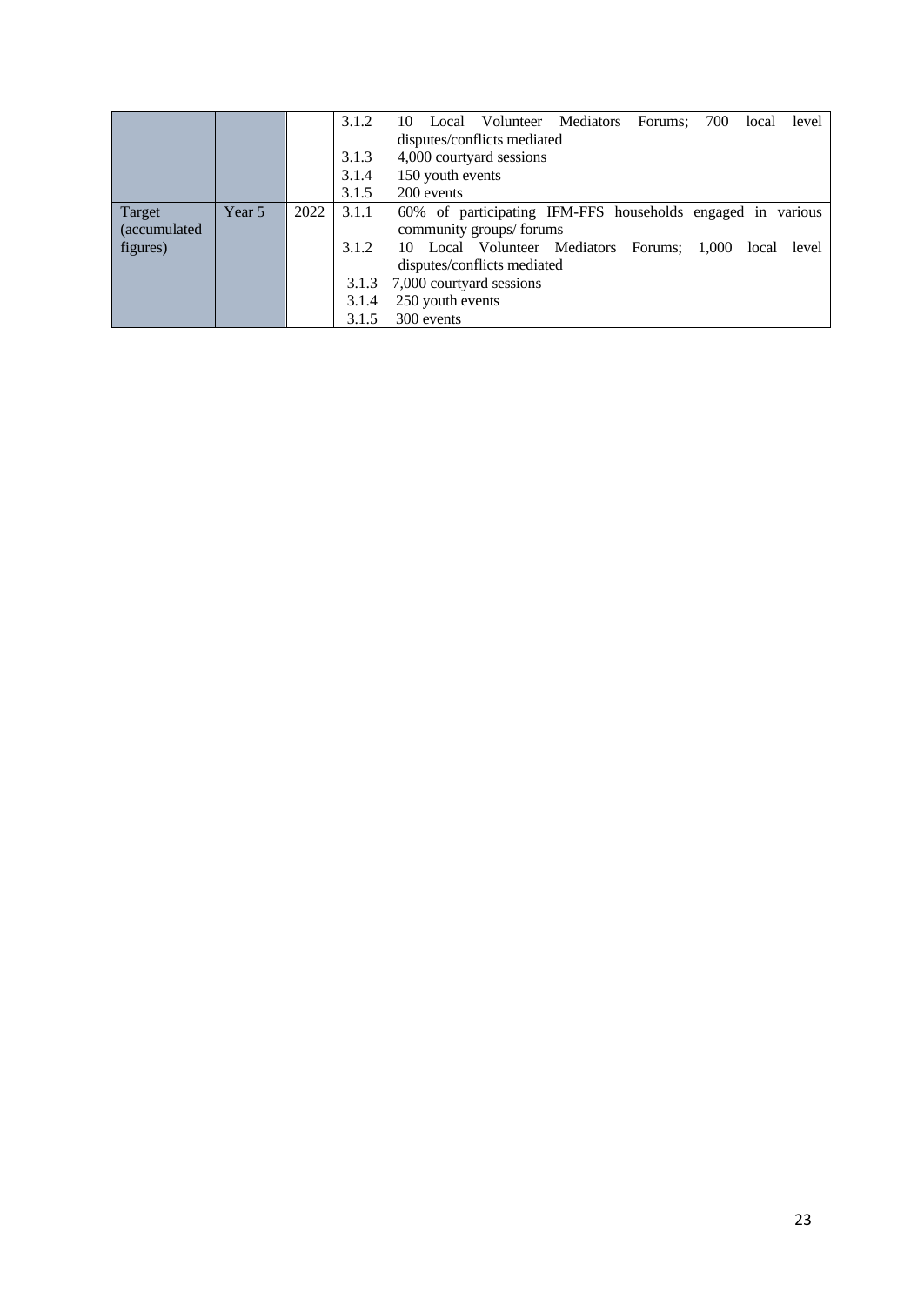# **Annex 2: Theory of Change**

Through training of 54,000 poor and vulnerable farmers following the participatory IFM-FFS approach in 55 Unions of 10 (ten) Upazilas in Bandarban and Cox's Bazar districts, as well as training of at least 860 youth/Farmer Facilitators and Hill District Council staff and government line agencies responsible for agroforestry, new skills will be developed and promoted on, amongst others, farming practices, sustainable agroforestry practices, value addition, market access, women and youth engagement and group interaction/conflict mediation/counseling.

- $\rightarrow$  If these skills are applied by the beneficiaries, it will lead to behavioral change in the host communities through applying more sustainable, diversified and profitable agroforestry practices and increased group interaction. This behavioral change is further facilitated through having a highly knowledgeable pool of Farmers Facilitators acting as model farmers and local government bodies (Hill District Council) and officials (Department of Agriculture Extension, Department of Fisheries, Department of Livestock, etc.) providing support to the host communities.
	- $\rightarrow$  Again, this behavioral change will lead to improved productivity, less degradation of eco-systems and more dialogue that will defuse tension and conflicts.
		- $\rightarrow$  This will, in turn, lead to improved <u>livelihoods</u> through income generation from increased agroforestry production, new high-value crops, value addition, improved market linkages and greater food security as well as to gradual eco-system restoration and to increased dialogue and tolerance.
			- $\rightarrow$  Improved livelihoods and eco-system restoration will especially when coupled with increased host community confidence, tolerance and conflict prevention/resolution – lead to greater social cohesion and stability.